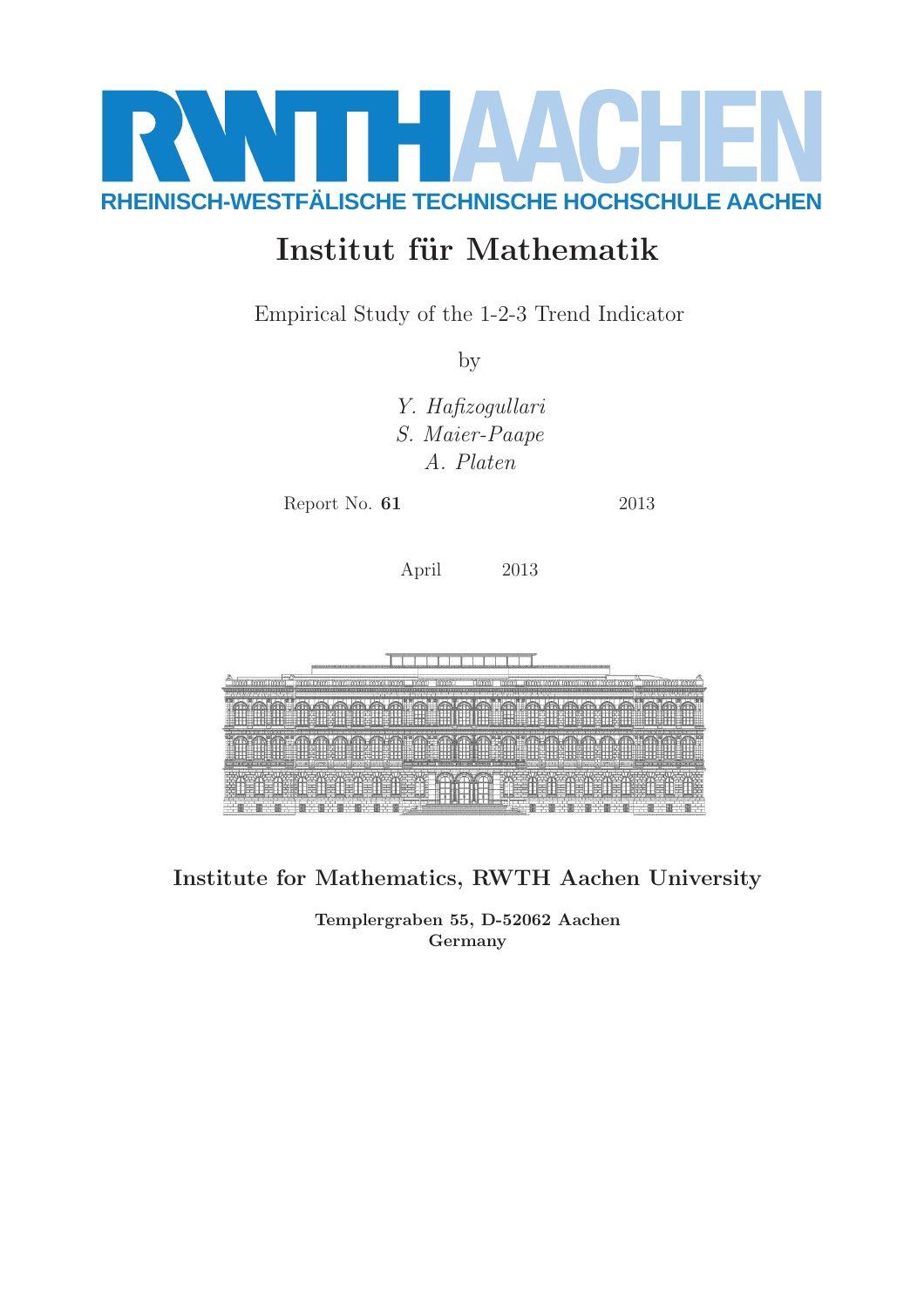# Empirical Study of the 1–2–3 Trend Indicator

Stanislaus Maier-Paape<sup>∗†</sup>, Yasemin Hafizogullari<sup>\*</sup>, and Andreas Platen<sup>\*</sup>

May 12, 2013

## **Contents**

|   | 1 Introduction                                     |    |  |  |  |  |  |
|---|----------------------------------------------------|----|--|--|--|--|--|
|   | 2 Significant Period Length and Cross-Correlations |    |  |  |  |  |  |
|   |                                                    |    |  |  |  |  |  |
|   |                                                    |    |  |  |  |  |  |
| 3 | <b>Basic Statistical Properties of Trends</b>      | 10 |  |  |  |  |  |
|   |                                                    |    |  |  |  |  |  |
|   |                                                    |    |  |  |  |  |  |
|   |                                                    |    |  |  |  |  |  |
|   | 4 Conclusions                                      | 20 |  |  |  |  |  |

#### Abstract

In this paper we study automatically recognized trends and investigate their statistics. To do that we introduce the notion of a wavelength for time series via cross correlation and use this wavelength to calibrate the software "Markttechnik Plugin" to automatically find trends. Extensive statistics are reported for EUR-USD, DAX-Future, Gold and Crude Oil regarding e.g. the dynamic, duration and extension of trends on different time scales.

<sup>∗</sup>Lehrstuhl f¨ur Mathematik (Analysis), RWTH Aachen, Templergraben 55, 52056 Aachen, Germany †Corresponding author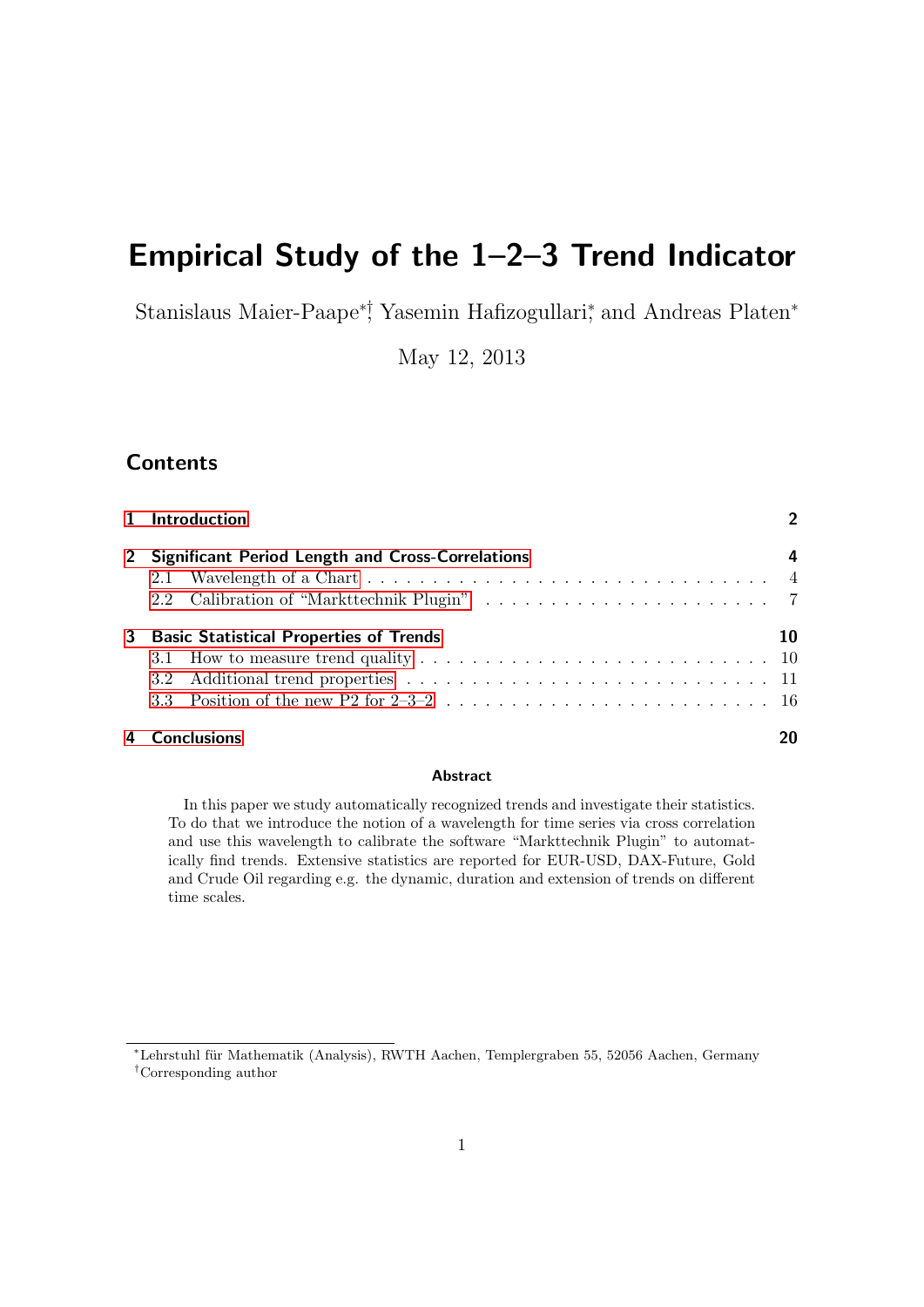## 1 Introduction

If we take a look at an arbitrary financial time series, e.g. the chart of the DAX Future, it seems that the graph is affected by wavelike up and down movements, see Figure [1.](#page--1-8) Such movements are often used in e.g. trading systems or stopping criteria. This motivates us to study so called trends. Therefore we introduce the following notation of market mechanical up and down trends, basically going back to Charles J. Dow.



Figure 1: Snippet of the chart from DAX Future.

#### Definition 1. (Market mechanical up/down Trends)

There is an up or down trend in a time series, if there is an increasing or a decreasing sequence of minima and maxima respectively, see Figure [2.](#page--1-9)

- Up trend: In this case the first extreme value must be a minimum, which we will call point 1. The second extreme value is a maximum (point 2) and the third one again a minimum (point 3). An up trend arises, if point 1 is below point 3 and the market price afterwards rises above the level of point 2, see Figure [2.](#page--1-9) The trend stays intact as long as the following extreme values are increasing minimal and maximal values.
- Down trend: This case is just a mirrored version of the up trend. It follows that point 1 is a maximum, point 2 a minimum and so on. As long as at least the last two minimal and last two maximal values are in a decreasing order, a down trend is active.

The time periods between these extreme values have special names.

**Remark 1.** The period of time between point 2 and 3 is called correction phase, whereas one says movement phase for the time from point 3 to the succeeding point 2.

Trends are a gateway between the psychological behavior of the traders and the market mechanics. For a heuristic introduction see [\[1,](#page--1-10) [10\]](#page--1-11). Here we are interested in studying trends in a systematic way. For doing so it is important to understand the problematic of this definition of a trend or more specific the definition of a maximum and minimum. There are no rules to determine these minimal and maximal values. Therefore every arbitrary local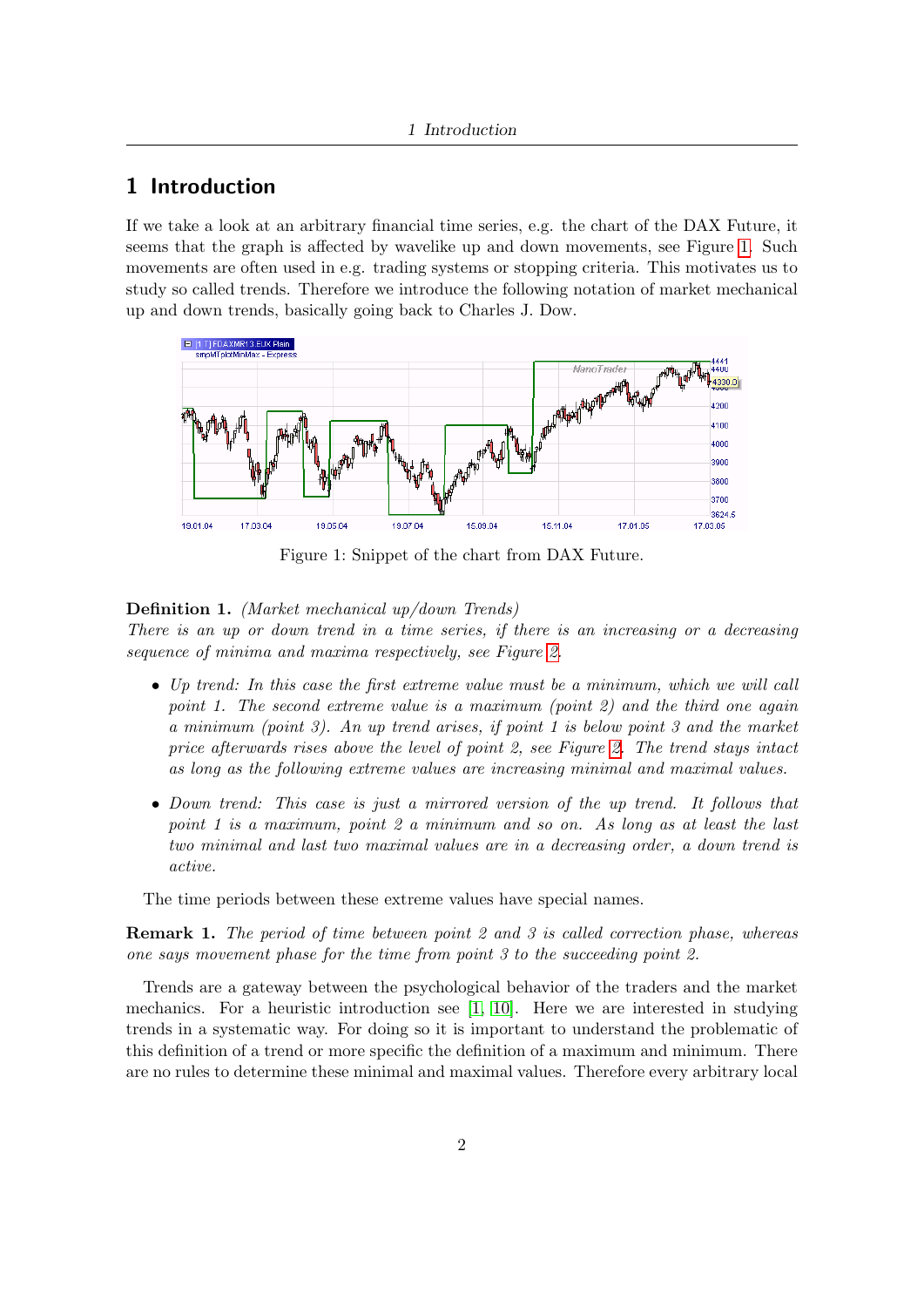

Figure 2: Up trend with numbering (cf. Definition [1\)](#page--1-12) and two movements.



Figure 3: Continuation from one maximum to three extrema.

extreme value can be used to identify trends, but clearly it is better when the extrema are "significant". This problem is demonstrated in Figure [3,](#page--1-13) where we can see one to at most three extreme values with continuously increasing significance. In any case the definition of relevant extrema is a very subjective issue.

With the aid of the software "Markttechnik Plugin" from the company SMP Financial Engineering GmbH one can determine trends from a time series, see [\[6\]](#page--1-14). This software can be controlled by different parameters, which effects the search for the extreme values to allow its subjectivity, see Figure [1](#page--1-8) and Figure [4](#page--1-15) for different sets of relevant extrema. Of course if one changes the parameters one finds different trends. The remaining problem is how one should choose the parameters of the software to find only significant extrema of a chart and consequently significant trends.



Figure 4: Chart of Figure [1](#page--1-8) with other Min Max series.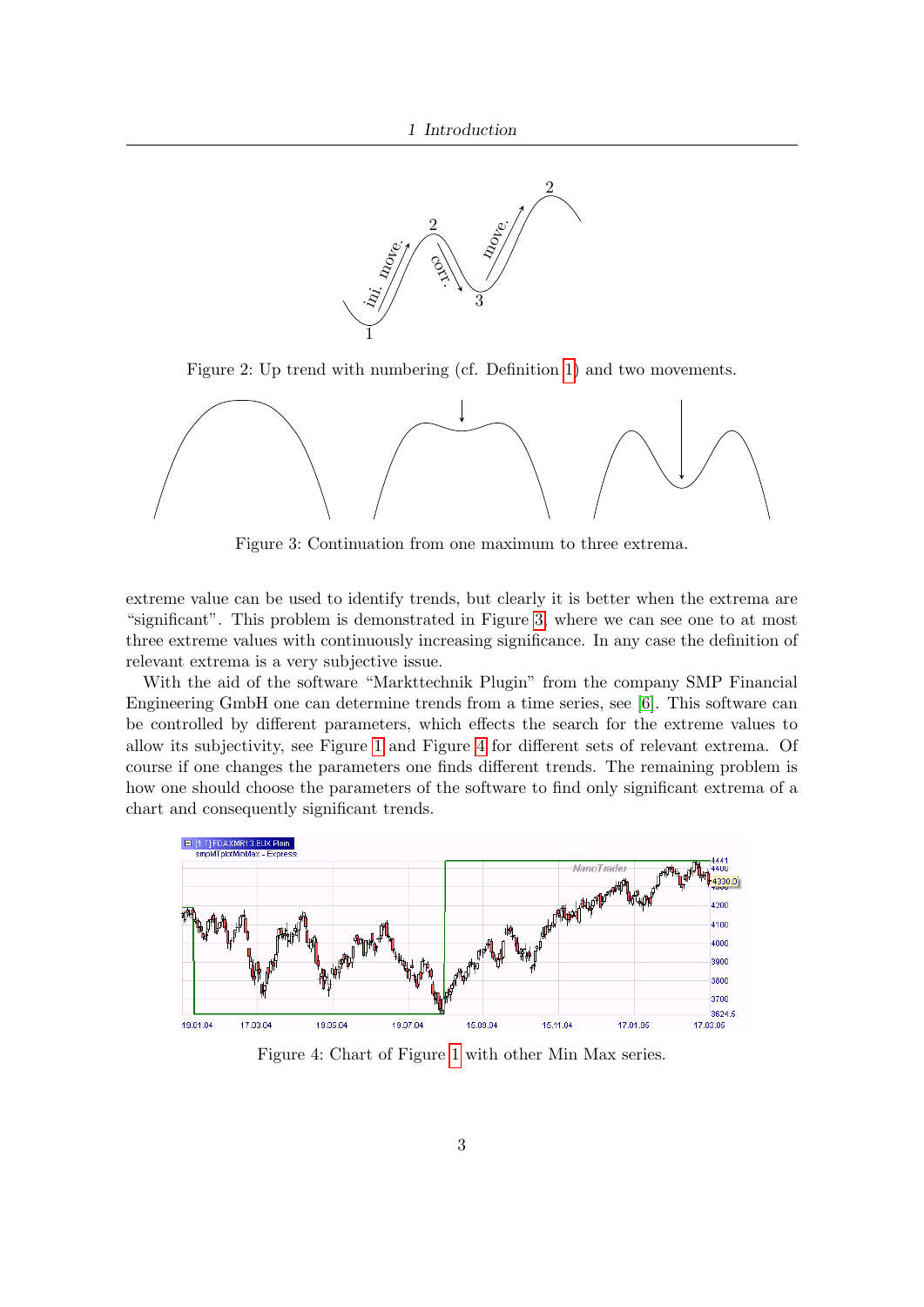The basic idea in the process of finding relevant extrema in [\[6\]](#page--1-14) are so called SAR (stop and reverse) processes. For instance the MACD indicator can be used for an SAR process. Simplified speaking, this process points up when the MACD series lies above its signal line and points down when its vice versa. Once the SAR process points up, the software looks for a relevant maximum, and a relevant minimum is searched for, if the SAR process points down. Together with Definition [1,](#page--1-12) trends can therefore be recognized automatically.

Of course the MACD indicator is controlled by parameters (standard are 12, 26 and 9) which in turn affect the SAR process and therefore also the extrema induced trends. To obtain a one-dimensional controlling parameter a common factor called "timescale" is used in the "Markttechnik Plugin" that scales the above standard parameters of the MACD indicator to accelerate or slow down the accompanying SAR process. In the following sections we will use the MACD as the SAR process and use the timescale parameter as principal parameter to adjust the trend behavior. All other parameters of the "Markttechnik Plugin" are always set to the default values.

As mentioned above we want to study statistics of trends. Therefore we first set the timescale parameter in section [2](#page--1-1) in a reasonable way. For doing so the "wavelength" of a chart is calculated in subsection [2.1](#page--1-2) via cross-/autocorrelation. Then in subsection [2.2](#page--1-3) with the help of the wavelength the "Markttechnik Plugin" is calibrated. The calculated trends are then analyzed in section [3.](#page--1-0)

Although we did intensive literature research, we were not able to find closely related work on automatic trend analysis which used a similar geometric trend definition via "Min Max processes".

**Acknowledgment:** This paper was funded as Seed Fund Project 2011/2012, RWTH Aachen.

## 2 Significant Period Length and Cross-Correlations

In the following we calculate the wavelength of a chart in subsection [2.1](#page--1-2) via cross-/autocorrelation. Therefore we first introduce the corresponding notion and explain the calculation process. Afterwards the wavelength of some charts are presented. If the wavelength is known one can start calibrating the "Markttechnik Plugin", see subsection [2.2.](#page--1-3) Therefore the interrelation between the principal parameter (timescale) of the "Markttechnik Plugin" and the wavelength is detected.

### 2.1 Wavelength of a Chart

Our first goal is to get a notion of a "wavelength" of a time series. Intuitively the wavelength should stand for some sort of natural fundamental oscillation of the price process of a chart. In the sequel we will try to adjust the "Markttechnik Plugin" such that the period length of the resulting extrema matches the wavelength. Here the period length is the average distance between two consecutive minimal or two maximal values in time. To determine the wavelength of a chart we want to use the idea of cross-correlations.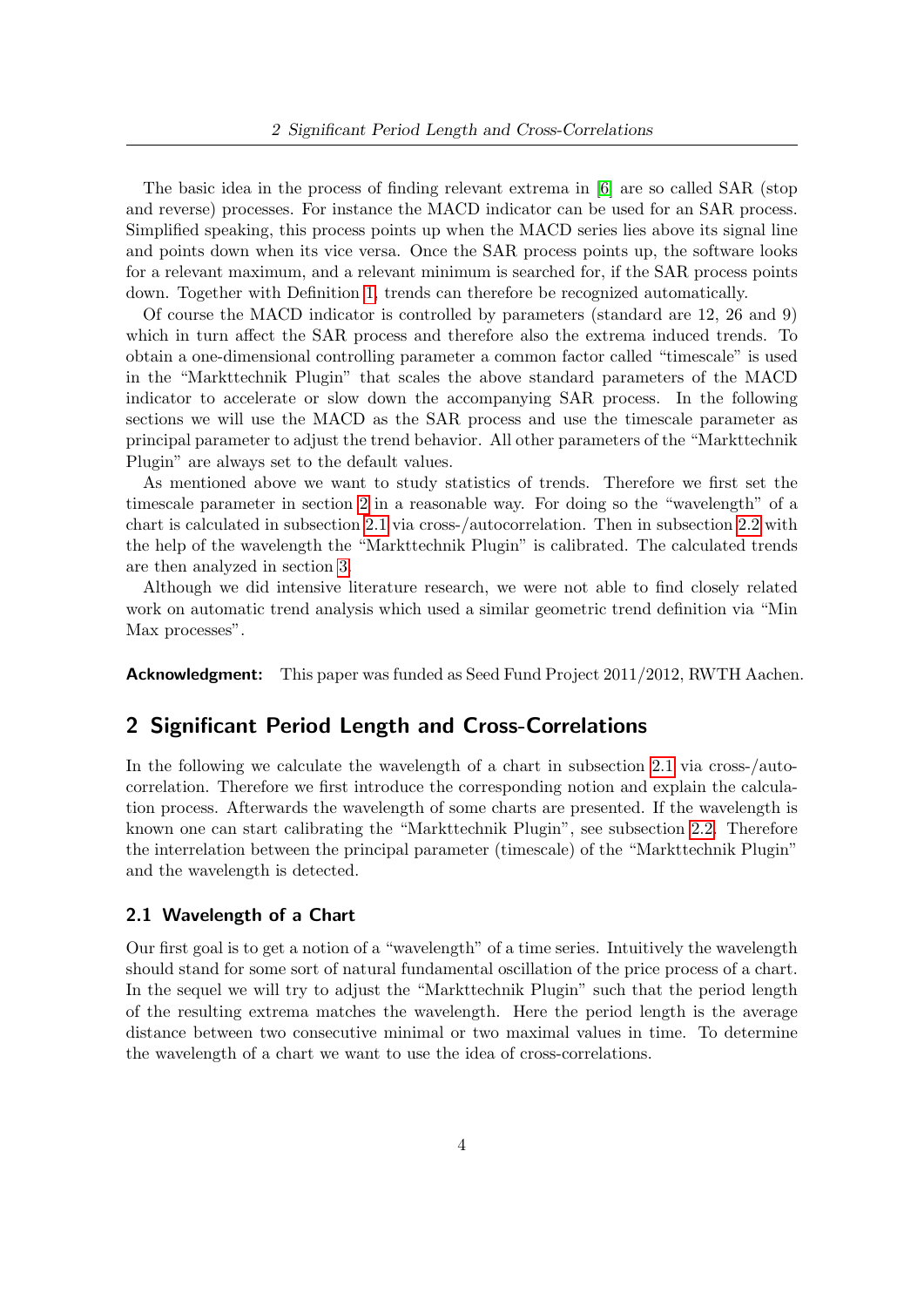Assume  $\mathbf{X} = (X_t)_{t=0,\dots,N} \in \mathbb{R}^{N+1}$  and  $\mathbf{Y} = (Y_t)_{t=0,\dots,N} \in \mathbb{R}^{N+1}$  are two time series obtained from realizations of two stochastic processes. The empirical correlation  $\phi \in [-1, 1]$ of these two processes is then defined by

$$
\phi:=\mathrm{Corr}\left(\mathbf{X}, \mathbf{Y}\right):=\frac{\langle\mathbf{X}, \mathbf{Y}\rangle}{\sqrt{\langle\mathbf{X}, \mathbf{X}\rangle}\sqrt{\langle\mathbf{Y}, \mathbf{Y}\rangle}},
$$

where  $\langle \cdot, \cdot \rangle$  is the euclidean inner product.

Similarly we define cross-correlation of a time series.

Definition 2. (Cross-correlation/Autocorrelation) Let  $\mathbf{X} = (X_t)_{t \in \mathbb{N}_0}$  be the time series obtained from a stochastic process. We then call the empirical correlation of  $\mathbf{Z}_1 = (X_t)_{t=0,...,N}$  and  $\mathbf{Z}_2 := \mathbf{Z}_2^n := (X_{t+n})_{t=0,...,N}$  for given  $n, N \in \mathbb{N}$  the cross- or autocorrelation of  $\overline{X}$  with time shift n.

In order to use the concept of the cross-correlation for the introduction of a wavelength of charts, we need to do some transformations.

A chart typically is of the form of a candle or bar chart, i.e. for one instant of time (one candle/bar) we get four values (open, close, high and low). The values open and close are the market values at a specific time, which are more or less randomized. However the values high and low are the maximum and minimum of a small period of time and therefore represent more than just one market price at a predefined point in time. For this reason we will use  $(high+low)/2$  to get one value for each candle/bar, i.e. we use

$$
a_t := \frac{\text{high}(t) + \text{low}(t)}{2}, \quad t \in \mathbb{N}_0 \quad \text{(used value for the } t\text{-th candle of the chart)}, \quad (1)
$$

as real valued time series representing the price process of the chart. In case [\(1\)](#page--1-16) has some sort of a dominant wavelength  $n^*$  after shifting  $a_t$  by  $n^*$  periods to the right (at least on average) maxima should more or less be close to maxima of the unshifted series and minima should be close to minima.

Unfortunately, even if this happens, we cannot directly measure that with the crosscorrelation, since for instance two overlayed (positives) minima give a small contribution in the cross-correlation of Definition [2,](#page--1-17) whereas two overlayed maxima give a large contribution.

Therefore we have to do some modifications to obtain a large cross-correlation for the case that two maxima and minima clash and a small cross-correlation, if maxima hit minima. In order to obtain this behaviour, we subtract from [\(1\)](#page--1-16) a moving average, such that an alleged minimum will be negative and an alleged maximum will be positive for the resulting series.

Of course the resulting maxima and minima of the new series will depend on the amount of periods we use for the moving average. It would be meaningful to take the moving average of the chart with a span of  $n$  candles, where  $n$  is equal or close to the dominant wavelength. However, since we do not know this dominant wavelength yet, we use  $n$  for now as a parameter. To compute the average at one candle we will therefore take  $n/2$  periods in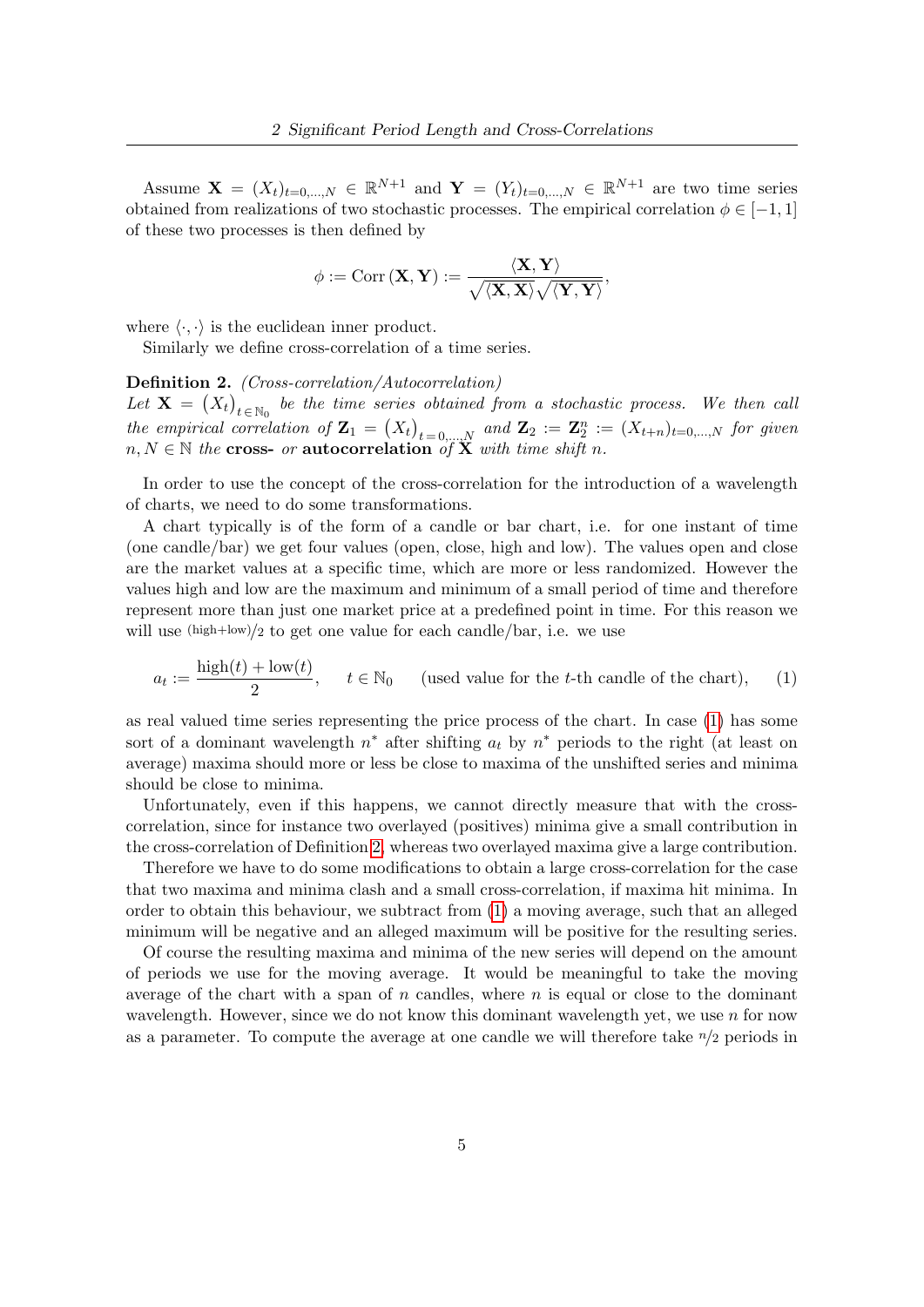front of and  $n/2$  after the current candle. The difference of the real valued time series  $a_t$  and its moving average becomes our time series  $X$ , i.e. for

$$
b_t^n := \left(\frac{1}{2\lfloor n/2 \rfloor + 1} \sum_{i=-\lfloor n/2 \rfloor}^{\lfloor n/2 \rfloor} a_{t+i}\right) \qquad \qquad \text{(averaging of } a_t \text{ for } t \geq \lfloor n/2 \rfloor)
$$

we set

$$
X_t^n := a_t - b_t^n. \tag{2}
$$

If our time series  $(a_t)_{t=0,\dots,M-1}$  is of length M, we now can compute the series  $\mathbf{X}^n :=$  $(X_t^n)_{t=[n/2],...,M-1-\lfloor n/2\rfloor}$  of length  $M-2\lfloor n/2\rfloor$ . In Figure [5](#page--1-18) one can see a chart, where the red line are the  $a_t$  and the blue line  $b_t^n$  for  $t = 1, ..., 81$  and  $n = 20$ , where for the purpose of illustration our series  $a_t$  is defined for  $t \in \mathbb{Z}$ . Since all values are positive, we obtain  $X_t^n$ oscillating around zero, see Figure [6.](#page--1-19)



Figure 5: A chart with its values  $a_t$  (red line) and  $b_t^n$ ,  $n = 20$  (blue line).



Figure 6: Plot of  $X_t^n = a_t - b_t^n$ ,  $n = 20$ , with  $a_t$  and  $b_t^n$  from Figure [5.](#page--1-18)

Now the cross-correlation will be large if we overlay two maxima or two minima (which now can be negative) in Definition [2.](#page--1-17)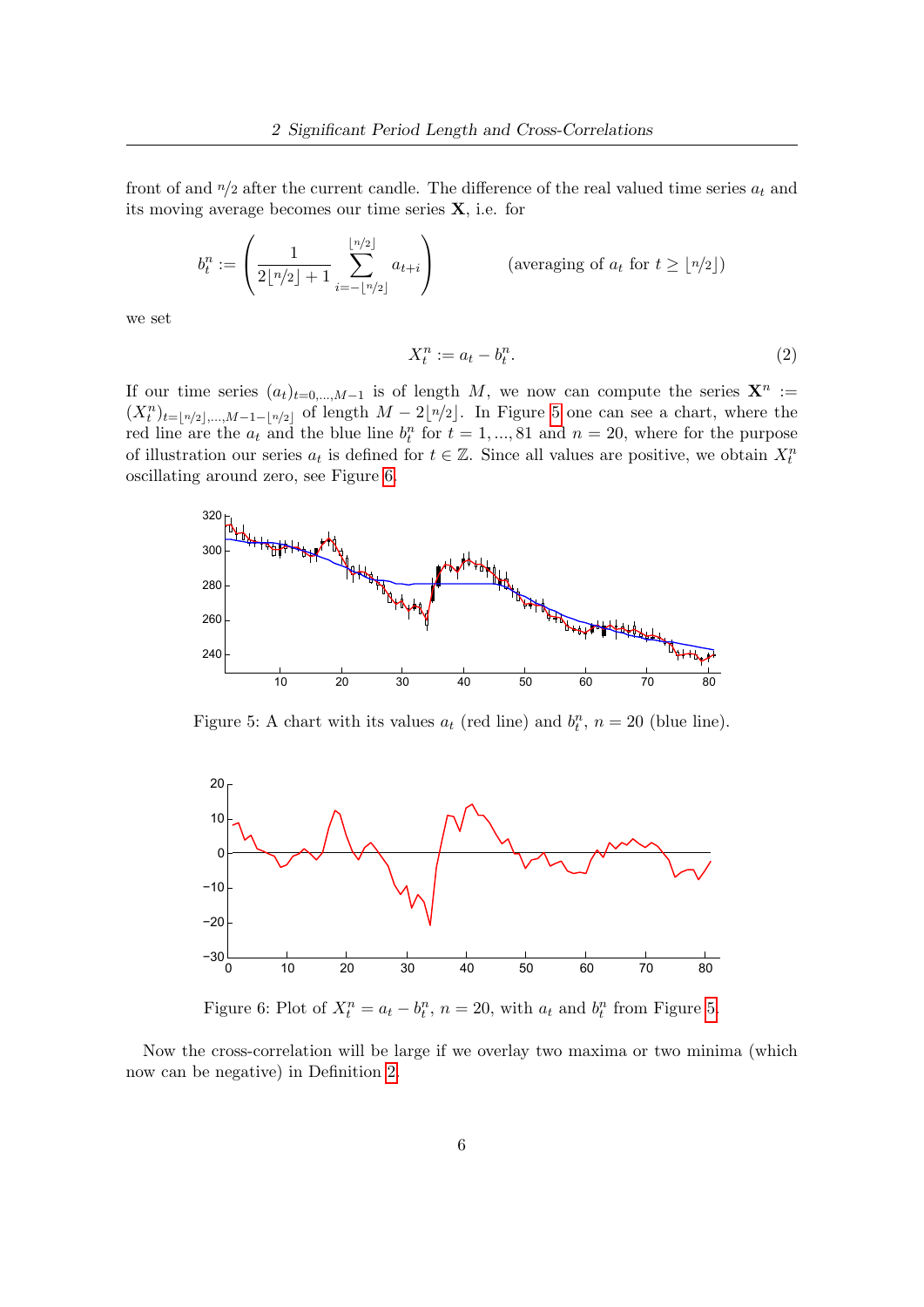Definition 3. ("Cross-correlation" of a time series)

Let  $A = (a_t)_{t=0,...,M-1}$  be a real valued time series and  $n \in \mathbb{N}$  be fixed. We define the cross-correlation of A with time shift n as

$$
\phi_n := \text{Corr}\left(\mathbf{Z}_1^n, \mathbf{Z}_2^n\right),
$$

where  $\mathbf{Z}_1^n := (X_t^n)_{t=\lfloor n/2 \rfloor, ..., N-\lfloor n/2 \rfloor}$  and  $\mathbf{Z}_2^n := (X_{t+n}^n)_{t=\lfloor n/2 \rfloor, ..., N-\lfloor n/2 \rfloor}$  and  $X_t^n$  as in [\(2\)](#page--1-20). For a given shift n we choose N maximal, i.e. we use  $N := M - n - 1$ .

The *n* with the largest cross-correlation will be called the **dominant wavelength**  $n^*$ of the signal. In the next subsection  $n^*$  can be used to adjust the trend finder in the "Markttechnik Plugin" such that it reproduces this dominant wavelength.

In the left column of Figure 7 one sees the cross-correlation of the Chart of EUR-USD with different aggregations. The evaluation period used for the following studies is given in Table [2.](#page--1-21) From Figure 7 one approximately can extract the dominant wavelength, e.g. in the figure belonging to the day Chart of EUR-USD, the biggest extrema at  $n^* = 68$  probably marks the wavelength. In fact for  $n = 68$  the cross-correlation is largest with value 0.0966. The range for lower  $n$  shows oscillations, which are not meaningful. Similarly, the last big extremum which shows up between  $n = 200$  and  $n = 250$  corresponds to a multiple of the dominant wavelength of  $n^* = 68$ . We proceed analogously with the remaining time units of EUR-USD in Figure 7. The corresponding dominant wavelengths were collected in Table [1.](#page--1-22) In addition in Table [1](#page--1-22) are wavelengths for some other underlyings as well.

|                                                                    |  | EUR-USD FDAX Gold Crude Oil |                                                                                       |  |  |  |  |
|--------------------------------------------------------------------|--|-----------------------------|---------------------------------------------------------------------------------------|--|--|--|--|
| Aggregation $n^*$ Corr $n^*$ Corr $n^*$ Corr $n^*$ Corr $n^*$ Corr |  |                             |                                                                                       |  |  |  |  |
|                                                                    |  |                             | $1d \mid 68 \mid 0.0966 \mid 101 \mid 0.0415 \mid 59 \mid 0.2550 \mid 86 \mid 0.0160$ |  |  |  |  |
|                                                                    |  |                             | 1h   139 $\,$ 0.0637   157 $\,$ 0.0600   112 $\,$ 0.0407   97 $\,$ 0.0401             |  |  |  |  |
|                                                                    |  |                             | $10\text{min}$   106  0.0322   59  0.0799   111  0.0701   64  0.0026                  |  |  |  |  |

Table 1: Some dominant wavelengths  $n^*$  determined by the cross-correlation (evaluation time is given by Table [2\)](#page--1-21).

| $EUR$ -USD FDAX                                                      | Gold   Crude Oil |  |
|----------------------------------------------------------------------|------------------|--|
| $1d \mid 15.07.1985 \mid 02.08.1993 \mid 14.09.1990 \mid 14.09.1990$ |                  |  |
| 1h   14.07.2009   17.12.1999   11.07.2005   29.11.2004               |                  |  |
| $10\text{min}$   03.01.2011   03.01.2011   03.01.2011   03.01.2011   |                  |  |

Table 2: Starting date for all studies (terminal date is always 25.01.2013).

## 2.2 Calibration of "Markttechnik Plugin"

To adjust the trend finder according to the dominant wavelength  $n^*$  given by subsection [2.1](#page--1-2) it is necessary to detect the interrelation between the principle parameter (timescale) of the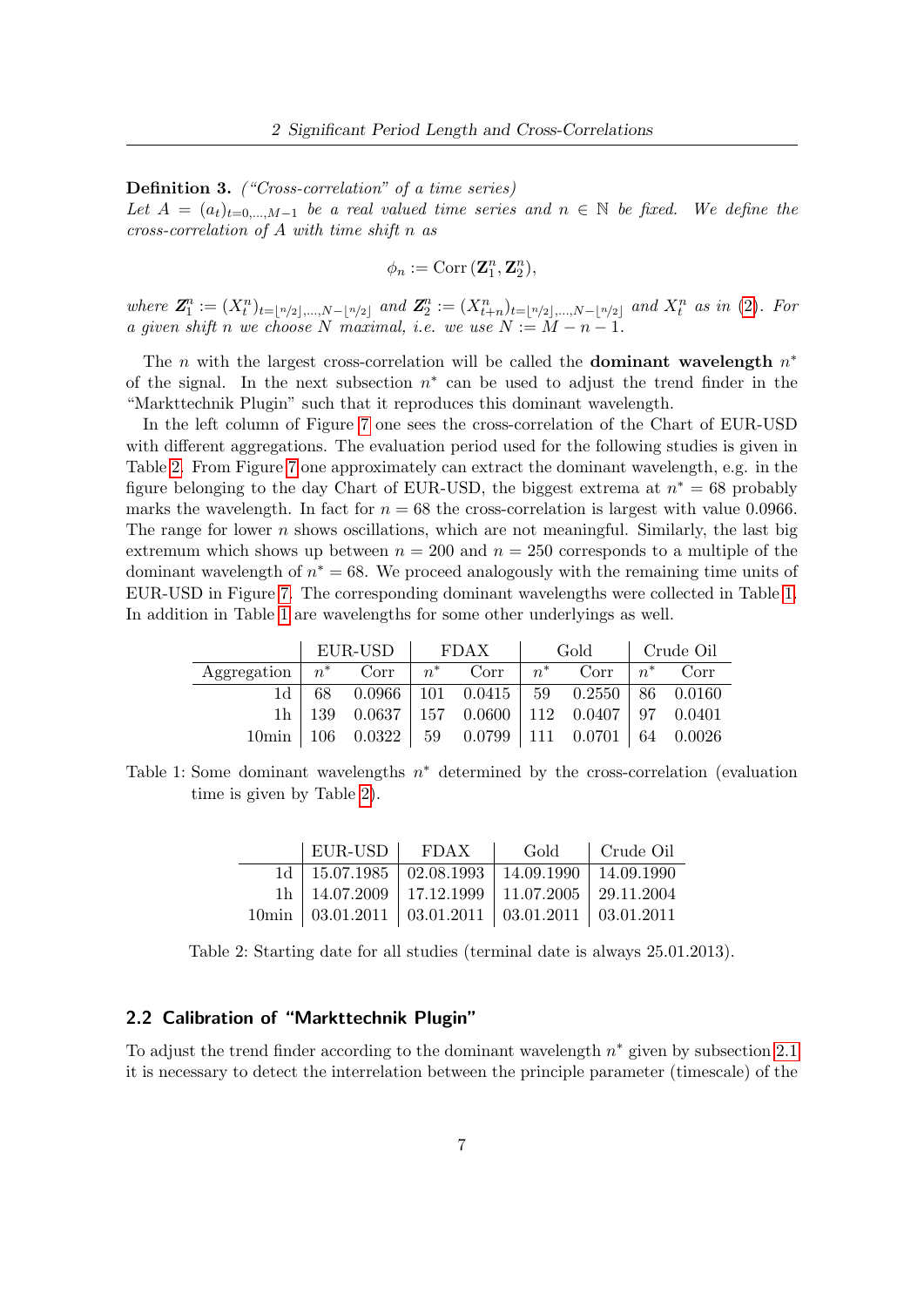

Figure 7: Euro US-Dollar: In the left column one sees the cross-correlation for values of n between 1 and 300 and in the right column we plot the average period length one gets from "Markttechnik Plugin" for different values of the timescale parameter. The aggregation is 1 day, 1 hour and 10 minutes from top to bottom.  $n^*$  is the dominant wavelength and  $t^*$  the corresponding timescale from Table [1](#page--1-22) and 3, respectively.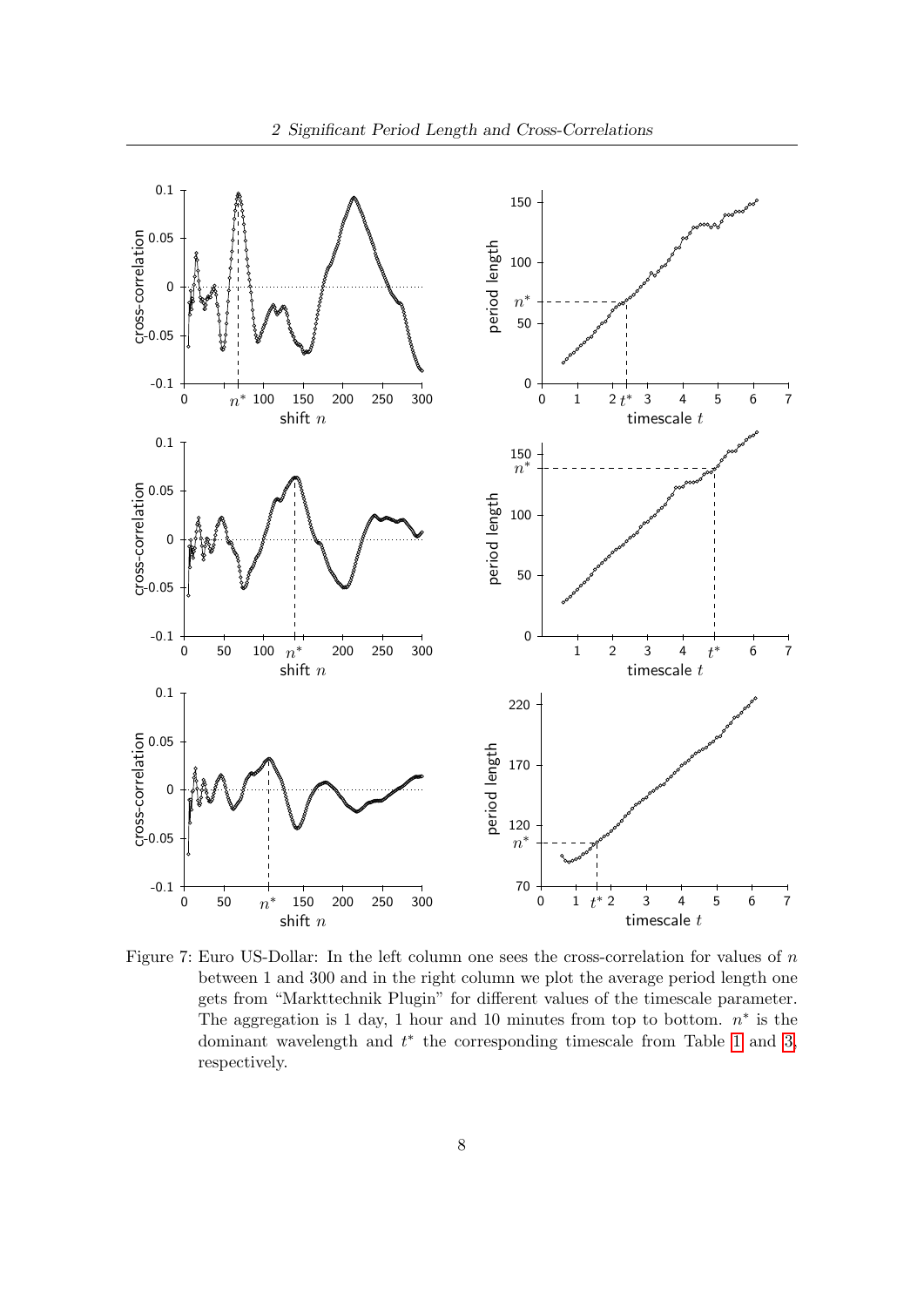"Markttechnik Plugin" and the wavelength. One easy approach is to vary this parameter and compute for each fixed adjustment the averaged period length given by the relevant minima and maxima which we get from the trend finder. We will vary the timescale between 0.4 and 6.0 in 0.1 steps. If we plot the resulting period length against the timescale, we get the result shown in the right column of Figure 7 for EUR-USD. In all three aggregations the dependence between timescale and observed average period length is close to (affine) linear. Now we can read the parameter for a given wavelength we got from subsection [2.1,](#page--1-2) see left column of Figure 7 for EUR-USD and Table [1.](#page--1-22) The values found for the timescale parameter  $t^*$  that matches  $n^*$  best can be found in Table 3.

| Aggregation   EUR-USD   FDAX   Gold   Crude Oil |     |     |         |         |
|-------------------------------------------------|-----|-----|---------|---------|
| 1d                                              |     |     | 2.2     | 3.4     |
|                                                 | 4.9 | 6.0 | $3.8\,$ | $3.8\,$ |
| 10min                                           | 1.6 | 1.6 | $2.5\,$ | 1.6     |

Table 3: Choices for the timescale parameter  $t^*$  to meet the dominant wavelength  $n^*$ .

The idea of calibrating the "Markttechnik Plugin" with the dominant wavelength of the chart fixes the relevant extrema and therefore also the "relevant" trends. In the next section we want to verify the quality of this setting from a practical point of view. For example we can verify how long trends are active, i.e. how many maxima and minima are contained in the trends. The more maxima and minima we have for a trend on average the better the "Markttechnik Plugin" seems to work, because a trend with only two maxima and two minima is not helpful, because it disappears as quickly as it appeared. Before analysing basic statistical properties of trends we should do some remarks.

- **Remark 2.** 1) The other local maxima in the plots of the cross-correlation of Figure  $\gamma$ correspond to other – not so significant – wavelengths of the chart. After determining the respective timescales several in one other nested trends can be calculated. The study of these nested trends will however not be the subject of this paper.
	- 2) As alternative way to determine relevant wavelengths/frequencies of a chart the em-pirical mode decomposition (EMD) [\[5\]](#page--1-23) could be used. Dürschner used in [\[3\]](#page--1-24) the EMD to analyse financial time series. Nevertheless, this method would not select a dominant wavelength.
	- 3) Fourier Analysis and its (fast) Fourier transformation also provides a "frequency decomposition" and with it "strong modes", see e.g. [\[7\]](#page--1-25). However, the comparison with this approach would be beyond the scope of this paper.
	- 4) In this section we determined the cross-correlation from all available data. Alternatively one could calculate the cross correlations at each time t from the last T series points  $(a_s)_{s=t-T+1,\dots,t}$ . This way the cross-correlation plots as well as  $n^*$  and  $t^*$  would depend on the time t, which might be more adapted to the actual market phase.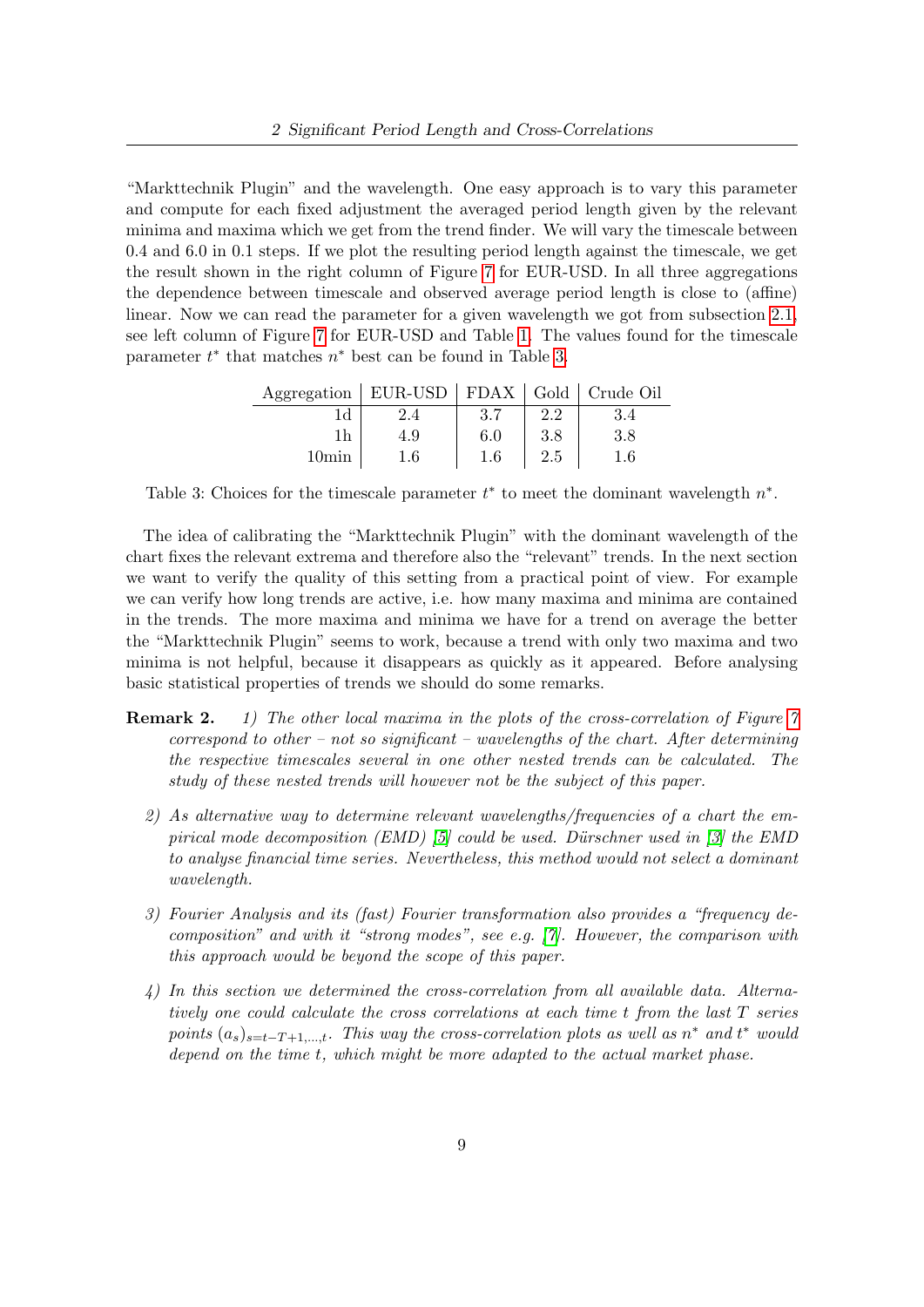## 3 Basic Statistical Properties of Trends

Since we already fixed the parameter of the "Markttechnik Plugin" for each underlying, we now want to study some properties of the trends. In subsection [3.1](#page--1-4) we will define two important measurement numbers, the dynamic and the lifetime of a trend. First we compare the corresponding results for different settings of the timescale on each underlying. Then we extend these definitions to more complex chance and risk measurements in subsection [3.2](#page--1-5) and discuss the expected values of these measurement numbers for each underlying using the fixed timescale from Table 3. In subsection [3.3](#page--1-6) we then focus on the distribution of the dynamic to get a more detailed view on the shape of a trend.

#### 3.1 How to measure trend quality

There are different methods to measure the strength of a trend. Classical methods to measure trend strength are e.g. the random walk index [\[9\]](#page--1-26), the Aroon indicator [\[2\]](#page--1-27) and the relative strength index (RSI) [\[11,](#page--1-28) [4\]](#page--1-29). All these indicators are applied directly to the price data of the chart and do not use our trend definition with P1, P2 and P3 explicitly. In this paper we therefore use the dynamic and the life-time of a trend.

Definition 4. (Dynamic of a trend) By dynamic we denote

dynamic := 
$$
\frac{\text{move. height}}{\text{corr. height}}
$$
 =  $\frac{|P2_{\text{new}} - P3|}{|P2 - P3|} > 1$ ,

i.e. the quotient of the height of the movement and the height of the preceding correction phase, see Figure [2](#page--1-9) or Figure [8.](#page--1-30) Later for the statistics we always use the empirical expectation E(dynamic).



Figure 8: Situation of type 2–3–2 of Definition [6.](#page--1-31)

**Remark 3.** In Figure [8](#page--1-30) the last candle is marked with P2 id., which means that  $P2_{new}$  is identified. Extrema are identified when the "status" series of the "Markttechnik Plugin" has changed, which of course is after the extrema occurred.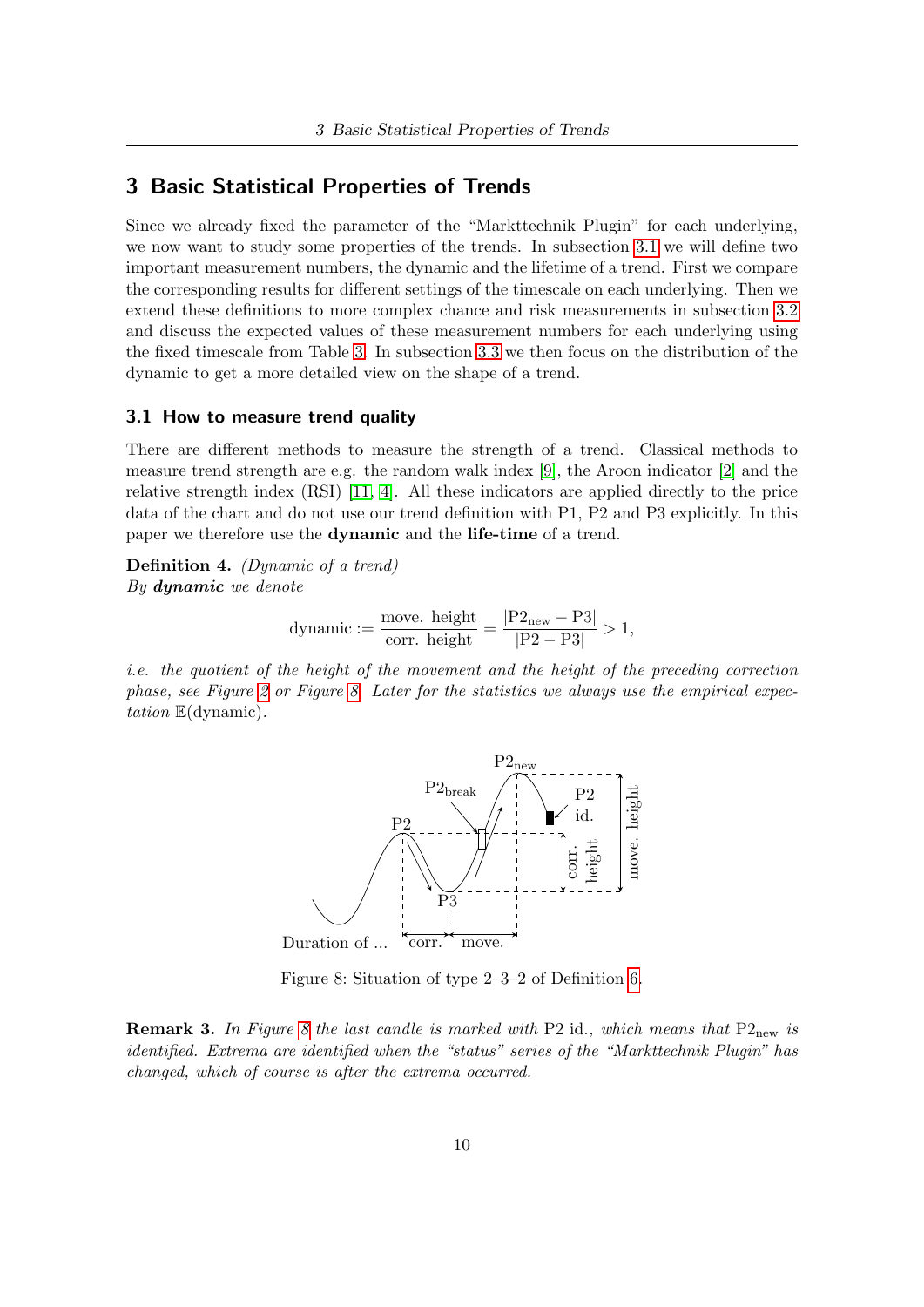The dynamic is very meaningful because it sets the movement phase in context to the correction phase. If this quantity takes a high value it is a good signal for the trend quality because this means that during the movement phase the price was increasing much and during the correction phase the price was decreasing less. In fact this is what a trader wants.

In the left column in Figure [9](#page--1-32) the dynamic against the parameter timescale is shown. For day aggregation we see that the dynamic takes its maximal value of 2.31 at a timescale of 2.6. This timescale is nearly identical with  $t^*$  we calculated from the dominant wavelength in section [2.1.](#page--1-2) For the other aggregations the values do not match that good, but if one ignores the values for timescale below one, the dynamic does not vary that much.

Another useful criterion for evaluating trends could be the life-time of a trend. This does not have a clear definition, e.g. it could mean the time under which the trend exists. This view seems not so meaningful because trends on a higher time scale would then usually live longer then those on a lower time scale. However, we will focus on characteristics of trends, that can be compared amongst various time scales. We therefore use the following definition.

#### Definition 5. (Life-time of a trend)

We say a trend is long living if it consists of a lot of extremal values. We quantify this by the number of movements. This number is always at least two, since we also count the initial movement from P1 to P2, see Figure [2.](#page--1-9)

The reason for this point of view is that of course trends with a high number of movements are most meaningful for trading strategies. Thus we plot in the right column of Figure [9](#page--1-32) the average number of movements per trend phase against the timescale. For the aggregation of 1 day and 1 hour the values  $t^*$  for the timescale in Table 3 yields a good number of movements. For 10 minutes the number of movements does not vary much anyway.

So far it seems that our trend finder with the settings calculated from the wavelength is meaningful and therefore we will continue in the sequel always with the trend finder with timescale  $t^*$ .

#### 3.2 Additional trend properties

We are now interested in collecting some basic properties of our trends. For this reason we have to make some definitions.

Definition 6. (Some properties of a trend) The average true range  $(ATR)$ , see [\[11\]](#page--1-28), is the moving average of the true range

 $TR := \max\{\text{high} - \text{low}, \text{high} - \text{close}[1], \text{close}[1] - \text{low}\},\$ 

where high and low means the high and low of the current period, respectively and close  $[1]$ means the close of the previous period. Here the average of 100 periods has been used.

In the following we will distinguish between three different situations: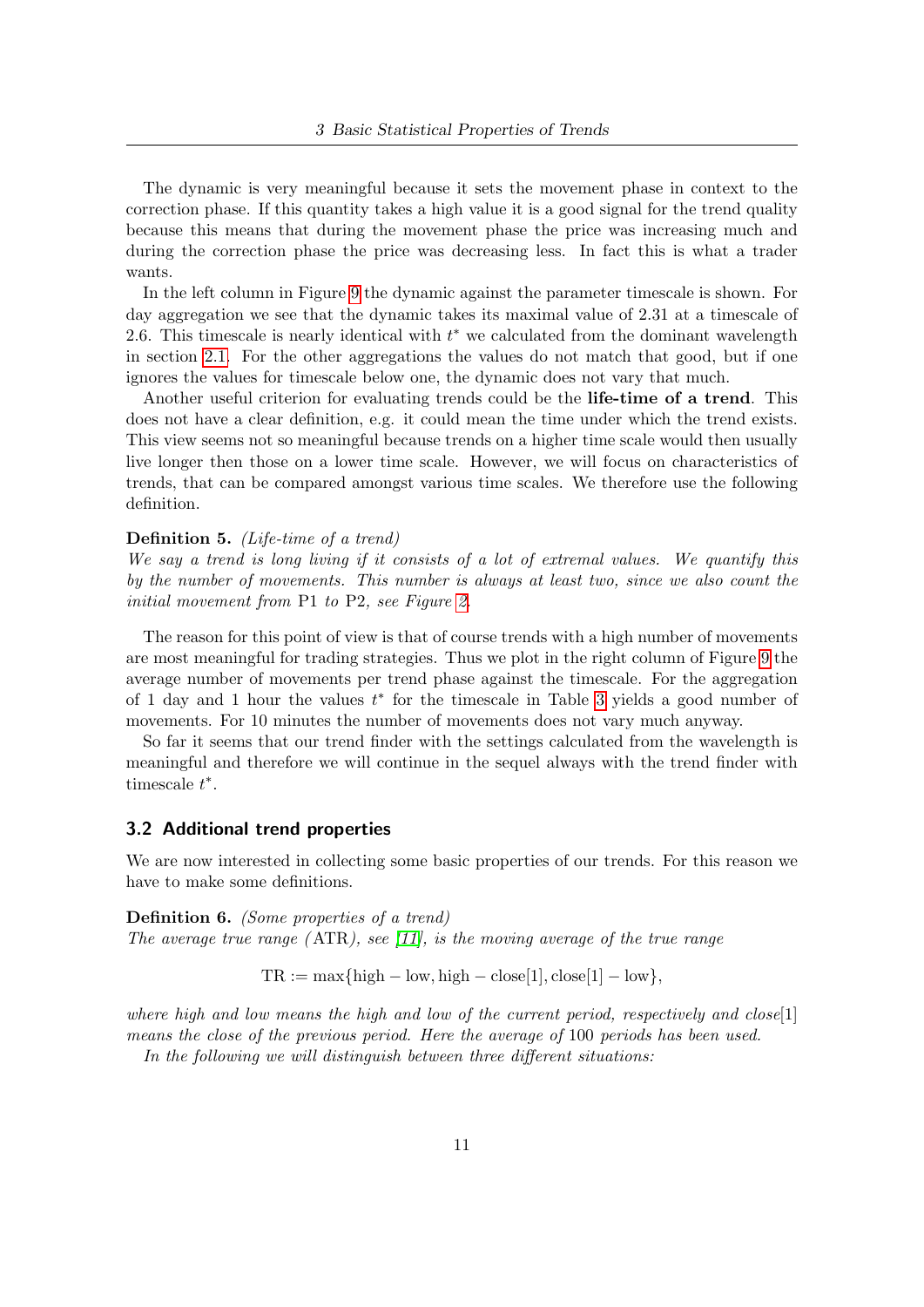

Figure 9: Euro US-Dollar: In the left column one sees the timescale plotted against the dynamic and in the right one sees the timescale against the number of movements. The aggregation is 1 day, 1 hour and 10 minutes from top to bottom and  $t^*$  is the timescale from Table 3.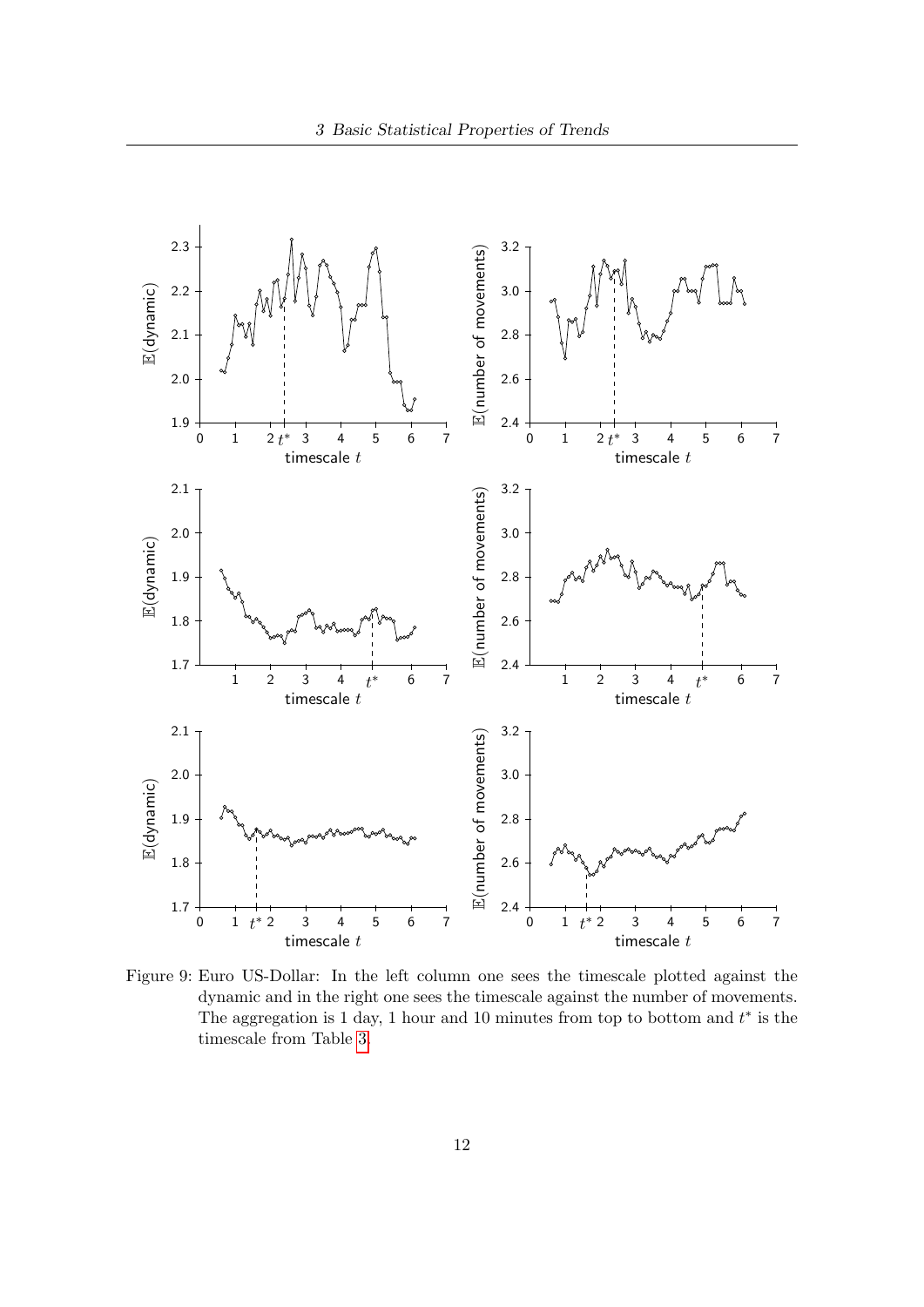**1–2–3:** We will call situations with identified points P1, P2 and P3 an  $1-2-3$ , see Figure 10 left. In these situations no trend is active yet. If P3 is identified only after or during the break of the last P2, i.e. there is an active trend, we will ignore the situation.

The number  $\#(1-2-3)$  counts the number of situations which occur in the chart. Next we define

$$
R_{1-2-3, \text{ATR}} := \frac{R_{1-2-3}}{\text{ATR}(\text{P3})} := \frac{\text{close}(\text{P3 ident.}) - \text{P3}}{\text{ATR}(\text{P3})}
$$
 (risk),

$$
G_{1-2-3, \text{ATR}} := \frac{G_{1-2-3}}{\text{ATR}(\text{P3})} := \frac{\text{P2} - \text{close}(\text{P3 ident.})}{\text{ATR}(\text{P3})} \qquad (goal),
$$
  
\n
$$
R_{1-2-3, \%} := \frac{R_{1-2-3}}{R_{1-2-3} + G_{1-2-3}} := \frac{\text{close}(\text{P3 ident.}) - \text{P3}}{\text{P2} - \text{P3}} \qquad (risk in \%)
$$
  
\n
$$
G_{1-2-3, \%} := \frac{G_{1-2-3}}{R_{1-2-3} + G_{1-2-3}} = 1 - R_{1-2-3, \%} \qquad (goal in \%)
$$

which have to be positive for long-situations, see Figure 10 left. For short-situations, we use the absolute values of these expressions.



Figure 10: Situations of type 1–2–3 (left) and 3–2–3 of Definition [6.](#page--1-31)

**3–2–3:** Analogously we will call situations with identified points P3, P2 and P3<sub>new</sub> a 3–2–3, see Figure 10 right. In these situations a trend is already active, but the last P2 is not broken when the new P3 has been fixed. Otherwise we again ignore the situation.

The number of such situations are denoted by  $\#(3-2-3)$  and we set again

$$
R_{3-2-3, \text{ATR}} := \frac{R_{3-2-3}}{\text{ATR}(P_{3\text{new}})} := \frac{\text{close}(P_{3\text{new}} \cdot \text{ident.}) - P_{3\text{new}}}{\text{ATR}(P_{3\text{new}})} \qquad (risk),
$$
  
\n
$$
G_{3-2-3, \text{ATR}} := \frac{G_{3-2-3}}{\text{ATR}(P_{3\text{new}})} := \frac{P_2 - \text{close}(P_{3\text{new}} \cdot \text{ident.})}{\text{ATR}(P_{3\text{new}})} \qquad (goal),
$$
  
\n
$$
R_{3-2-3, \%} := \frac{R_{3-2-3}}{R_{3-2-3} + G_{3-2-3}} := \frac{\text{close}(P_{3\text{new}} \cdot \text{ident.}) - P_{3\text{new}}}{P_2 - P_{3\text{new}}} \qquad (risk \text{ in } \%)
$$
  
\n
$$
G_{3-2-3, \%} := \frac{G_{3-2-3}}{R_{3-2-3} + G_{3-2-3}} = 1 - R_{3-2-3, \%} \qquad (goal \text{ in } \%)
$$

which are positive for long-situations and otherwise we use the absolute values, see Figure 10 right.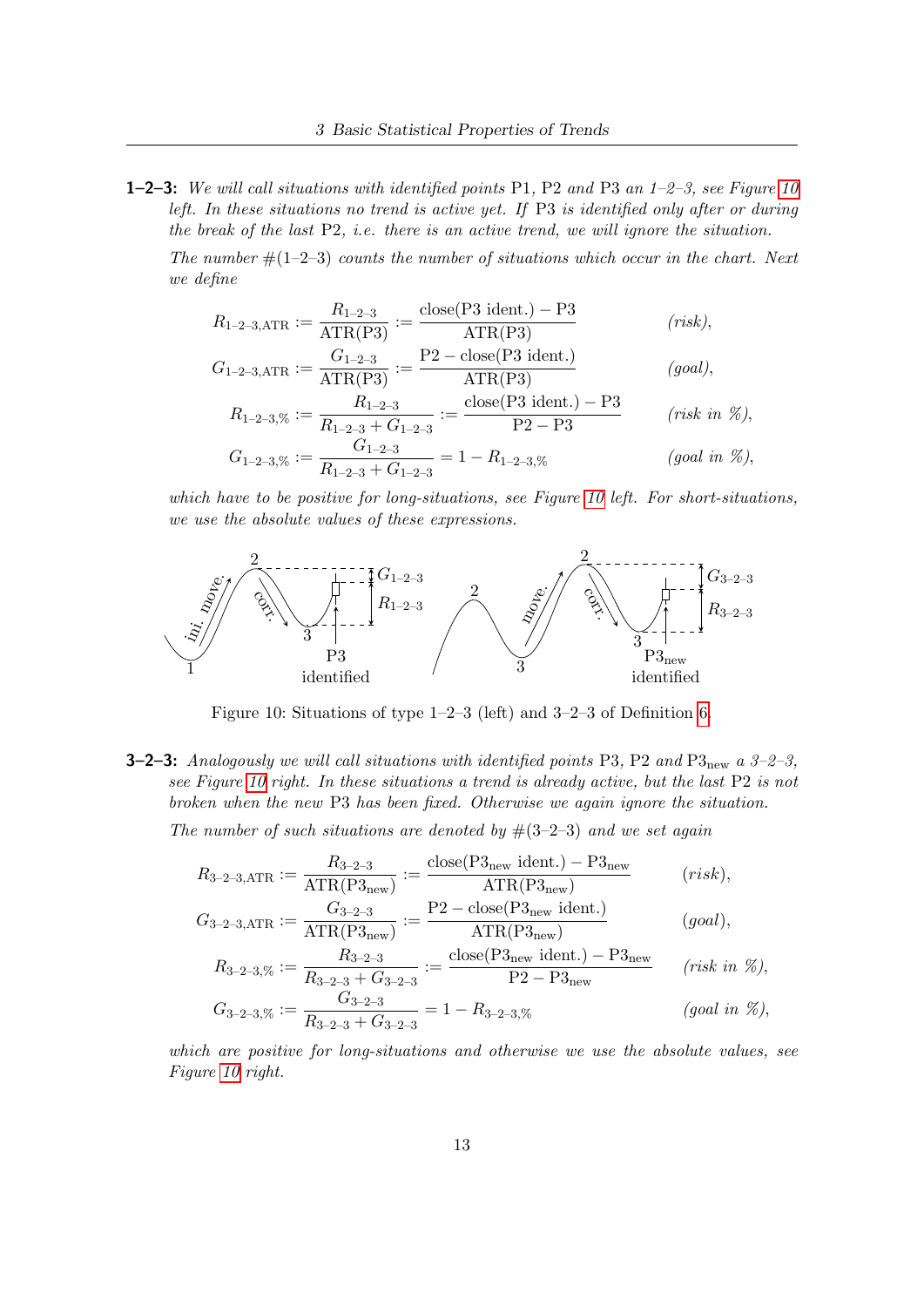**2–3–2:** Situations where we know the points P2, P3 and the consecutive  $P2_{new} > P2$  of an active trend are called  $2-3-2$ , see Figure [8.](#page--1-30) In these situations, we do not know the next minimum value, which might be a new P3 or – if below the old P3 – leads to a break of the trend.

In Definition [4](#page--1-33) we already defined the dynamic of a trend. Another question is how much time is needed for a movement phase with respect to the time for the preceding correction phase. For this reason we first define the points with an additional time parameter. We say that P2 occurred at time t2, P3 at time t3 and  $P2_{new}$  at time  $t_{\text{new}}$ . We then define

relative duration of dynamic :=  $\frac{t2_{\text{new}} - t3}{t3 - t2}$ .

Since  $P2_{\text{new}}$  is always identified with a time lag, see Remark [3,](#page--1-34) we are also interested in the effects of this delay. Therefore we define the lagged dynamics similar to the dynamic but we replace the point  $(t2_{\text{new}},P2_{\text{new}})$  with  $(t2_{\text{new},id}, \text{close}(P2_{\text{new}})$  ident.)), where  $t2_{\text{new},id}$  is the time when  $P2_{\text{new}}$  is identified, i.e. we have

$$
lag. \, dyn := \frac{|close(P2_{new} \, ident.) - P3|}{|P2 - P3|}
$$
  
rel. duration of lag. 
$$
dyn := \frac{t2_{new, id} - t3}{t3 - t2}.
$$

We note that the lagged dynamic does not have to be larger than one.

Another important point is the break of P2. We denote the first candle which breaks  $P2_{break}$ , *i.e.* whose highest value is larger than P2, by the point (t $2_{break}$ , P $2_{break}$ ), see Figure [8.](#page--1-30) As above we define

rel. duration of break := 
$$
\frac{t2_{\text{break}} - t3}{t3 - t2}.
$$

- **Remark 4.** 1) We note that in both situations  $1-2-3$  as well as  $3-2-3$  there are possible countertrends when the suceeding situation breaks the last P3.
	- 2) The probability that a trend breaks after a 2-3-2 can be computed by  $\#{\text{trends}}/\#(2-3-2)$ , because the number of observed breaks equals the number of trends #trends (each trend breaks exactly one time) and  $\#(2-3-2)$  gives us the number of all observed situations. Thus the probability of pass  $P2_{new}$  after a 2-3-2 can be computed by

$$
1-\frac{\#\text{trends}}{\#(2-3-2)}.
$$

Several properties of a trend are calculated for EUR-USD, DAX-Future, Gold and Crude Oil on different time-units, see Table [4](#page--1-35) and Table 5. We tried to calculate them over a possibly huge period of time. Let us again mention that we used the dominant wavelength calculated in section [2.1](#page--1-2) for calibrating the trend finder of the "Markttechnik Plugin", i.e. we used the timescale  $t^*$  of Table 3. Now we discuss the results for the quantities of Definition [6](#page--1-31) starting with the 1–2–3 situations.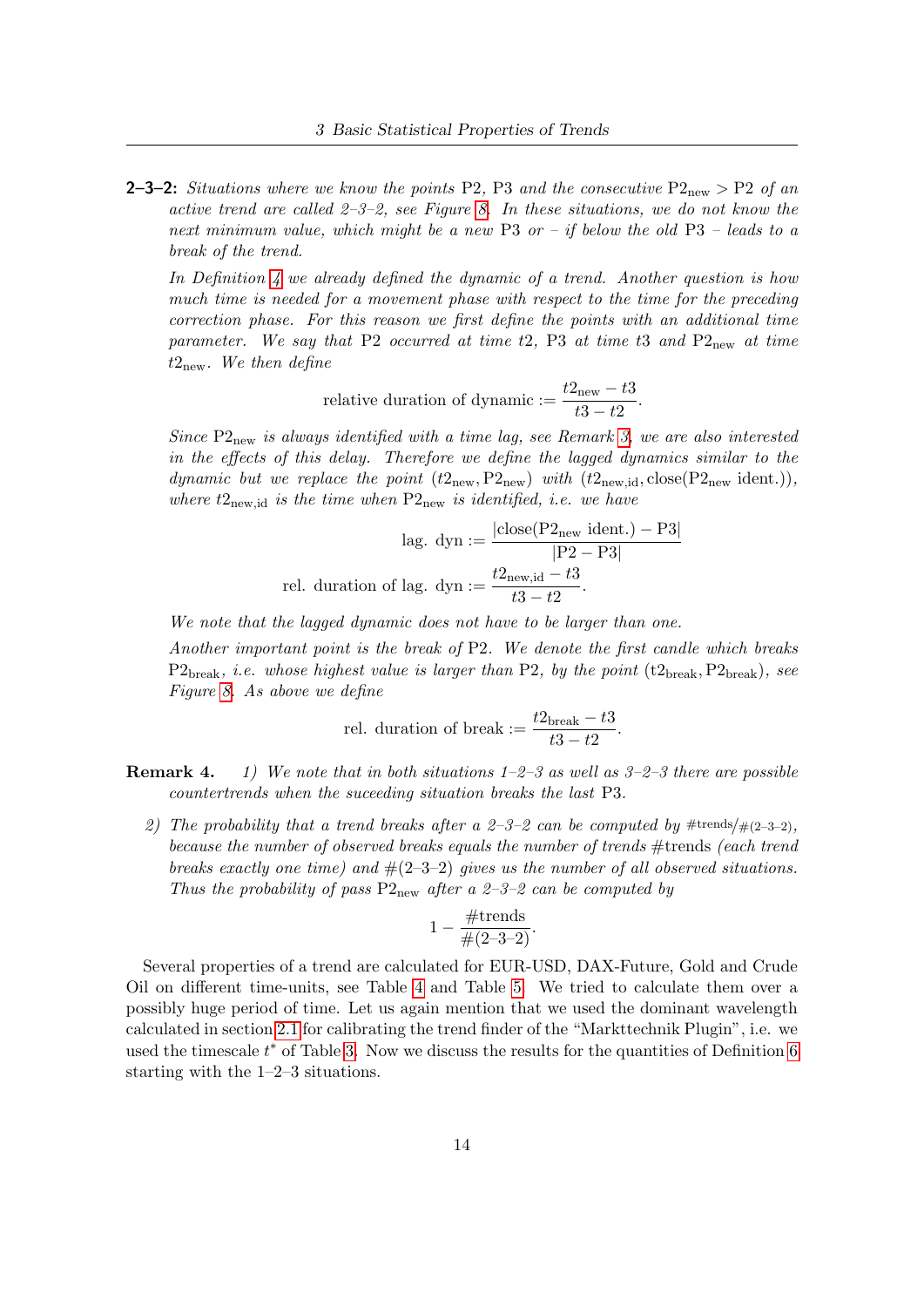1–2–3: From Tables [4](#page--1-35) and 5 we extract that for the highest time-unit, day base, only 44 situations of type 1–2–3 according to Definition [6](#page--1-31) on the EUR-USD where found and only 16, 44 and 25 situations on the DAX-Future, Gold and Crude Oil respectively. In contrast there were 206 situations for the smallest time-unit on the EUR-USD and 206, 198 and 453 situations on the other underlyings within the evaluation period of our data. Of course the reason is the number of periods/candles used for the evaluations, which is lowest on day basis. Therefore we find most situations in the lowest time-unit.

The probability of activating a trend after a 1–2–3 situation is identified varies between only 28% and 62% on day basis and between 42% and 55% for intraday data. Of course the reason for the fluctuations of this value on day basis could be the small number of situations. Roughly speaking we have a 50% chance that a trend will occur after a 1–2–3.

The expectation of the risk  $R_{1-2-3,ATR}$  is always slightly higher or very close to the gain  $G_{1-2-3, \text{ATR}}$ . This is confirmed by the relative risk  $R_{1-2-3, \%}$ , which is between 50% and 60%.

The last quantity for 1–2–3 situations is the expectation of the ratio of the height of the correlation and the height of the initial movement. This value is about 70%, which means that 70% of the initial price movement gets lost during the correction phase.

3–2–3: The number of 3–2–3 situation is in all underlyings always observed smaller than the number of  $1-2-3$  situations. The probability of passing P2 after a  $3-2-3$  fluctuates between 28% and 65%, see Tables [4](#page--1-35) and 5.

The values for the risk  $R_{3-2-3,ATR}$  and  $R_{3-2-3,0}$  and the gain  $G_{3-2-3,ATR}$  and also the quotient of the height of the correlation and the height of the preceding movement are very similar to the 1–2–3 setting.

2–3–2: The probability of reaching a new P2 exceeding the old P2 under the condition that only the old P2, which is  $P2_{new}$  in Figure [8,](#page--1-30) is identified by the "Markttechnik Plugin" increases significantly with rising the time-unit for the EUR-USD and also Crude Oil. This effect does not show up for the DAX-Future and Gold. For the Gold this quantity varies marginally with the time-units, so that the changes could be statistical fluctuations.

The dynamic gives us the quotient of the height of the movement and correction phase. A high dynamic means, that the market price will cover a large distance during the movement phase compared to the correction phase, which is more favorable. We see that the average dynamic takes its highest value for all underlyings except Crude Oil on day basis with a value above 2 in these three cases. In any case the average dynamic is above 1.75 which is also reasonably large.

For the relative duration of the dynamic, which is the quotient of the time needed for the movement phase and the time for the correction phase, this behavior is similar for the EUR-USD and the DAX-Future. The relative duration of the dynamic is much higher than the dynamic itself on all four underlyings, which means that the absolute value of the slope of the price changes is significantly higher for the correction than for the movement. This result is remarkable since movements are generally expected to be fast compared with corrections.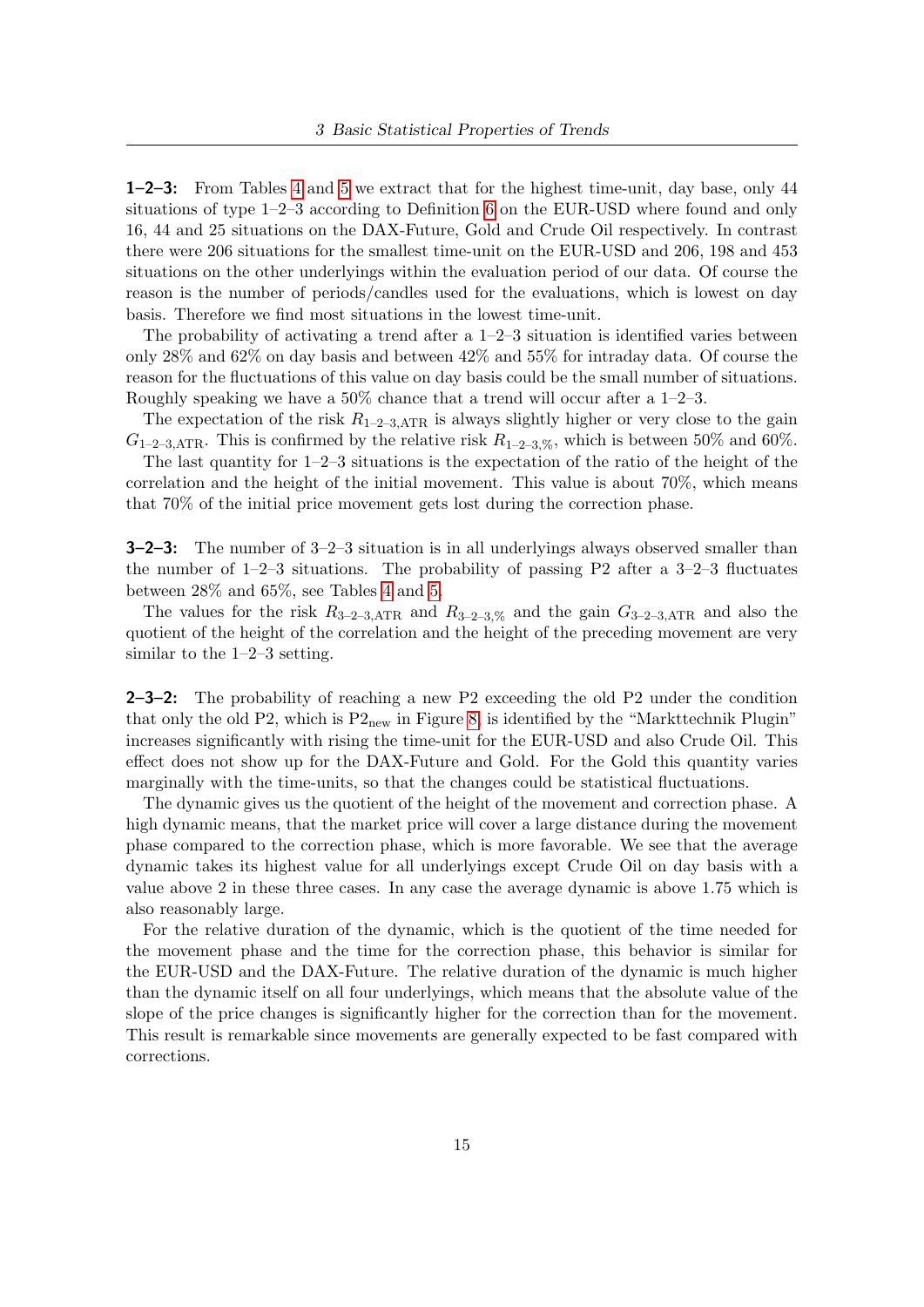From the two quantities for the lagged dynamic one sees that the time between  $P2_{new}$ and the identification of this point, which in general is part of the new correction, is larger than the time for the preceding correction phase. The lagged dynamic itself is about one, which means that the price of the chart on average goes back to the level of the old P2 before  $P2_{\text{new}}$  is identified. Thus even the price changes after  $P2_{\text{new}}$  are slightly slower than during the preceding correction.

The next two quantities  $\mathbb{E}(\text{move } \text{height}/\text{ATR}(P3))$  and  $\mathbb{E}(\text{corr } \text{height}/\text{ATR}(P3))$  in Tables [4](#page--1-35) and 5 set the height of the movement, respectively the correction in context to the average true range, see Definition [6,](#page--1-31) at the last P3. The higher the value of  $\mathbb{E}$ (move. height/ATR(P3)) and the lower  $\mathbb{E}(\text{corr. height/ATR}(P3))$  the better it is, because this means that the prices increased significantly during the movement phases and does not decrease much during the correction phase. We see that on average the height of the correction phase is slightly below 6 times and the height of the movement phase about 10 times the average true range. A very similar relation between these two values can be seen for  $\mathbb{E}(\text{move } \text{height}/\text{low}(P3))$  and  $\mathbb{E}(\text{corr } \text{. } \text{height}/\text{low}(P3))$ . One also can conclude that the DAX-Future and Crude Oil are comparably volatile, but Gold is less volatile and EUR-USD is the least volatile underlying.

Interestingly, on every time-unit trends in all underlyings have only very few movements numbers, which is slightly below 3 on average.

#### 3.3 Position of the new P2 for 2–3–2

In the last subsection we only used the (empirical) expectation to study the arithmetic mean of the observed quantities. Of course the expectation by itself does not tell us the whole truth. Values can have large fluctuations so that the expectation is less meaningful. However, we can not give a full discussion on all quantifies of Table [4](#page--1-35) and Table 5. Hence we will concentrate on one of the most important quantities which is the dynamic of 2–3–2 situations.

In Figure [11](#page--1-35) one sees the relative frequency distribution of the dynamic for all four underlyings. We can see, that the dynamic is concentrated between a value of 1 and 2.5 and there are even values which are greater of equal to 4. On 1 day basis there is a noticeable large number of situations with a dynamic of 4 and larger on the EUR-USD, DAX-Future and Gold while there is none for the Crude Oil. This tells us that especially on DAX-Future and Gold stable long term trends are possible. The frequency distributions for 1h and 10min look more smooth. Here on 10min basis the dynamic also can be greater or equal to 4 with a probability of at least 5%, while the probability for 1h time aggregation is always below 5%. This is the most significant difference between the distribution of different time aggregations, which of course effects the expectation of the dynamic, see Tables [4](#page--1-35) and 5. In Gold on day basis the number of 2–3–2 situations with very small dynamics is extremely large. A lot of movements are killed right away which could be caused by possible market manipulations. All distributions in Figure [11](#page--1-35) look approximately like Log-normal distributions.

Besides the dynamic the relative duration of the dynamic, i.e. the relative duration of the movement phase, is needed to identify the position of  $P2_{\text{new}}$  in 2–3–2 Situations. Since a large dynamic is preferable we are interested in the probability of exceeding a given value.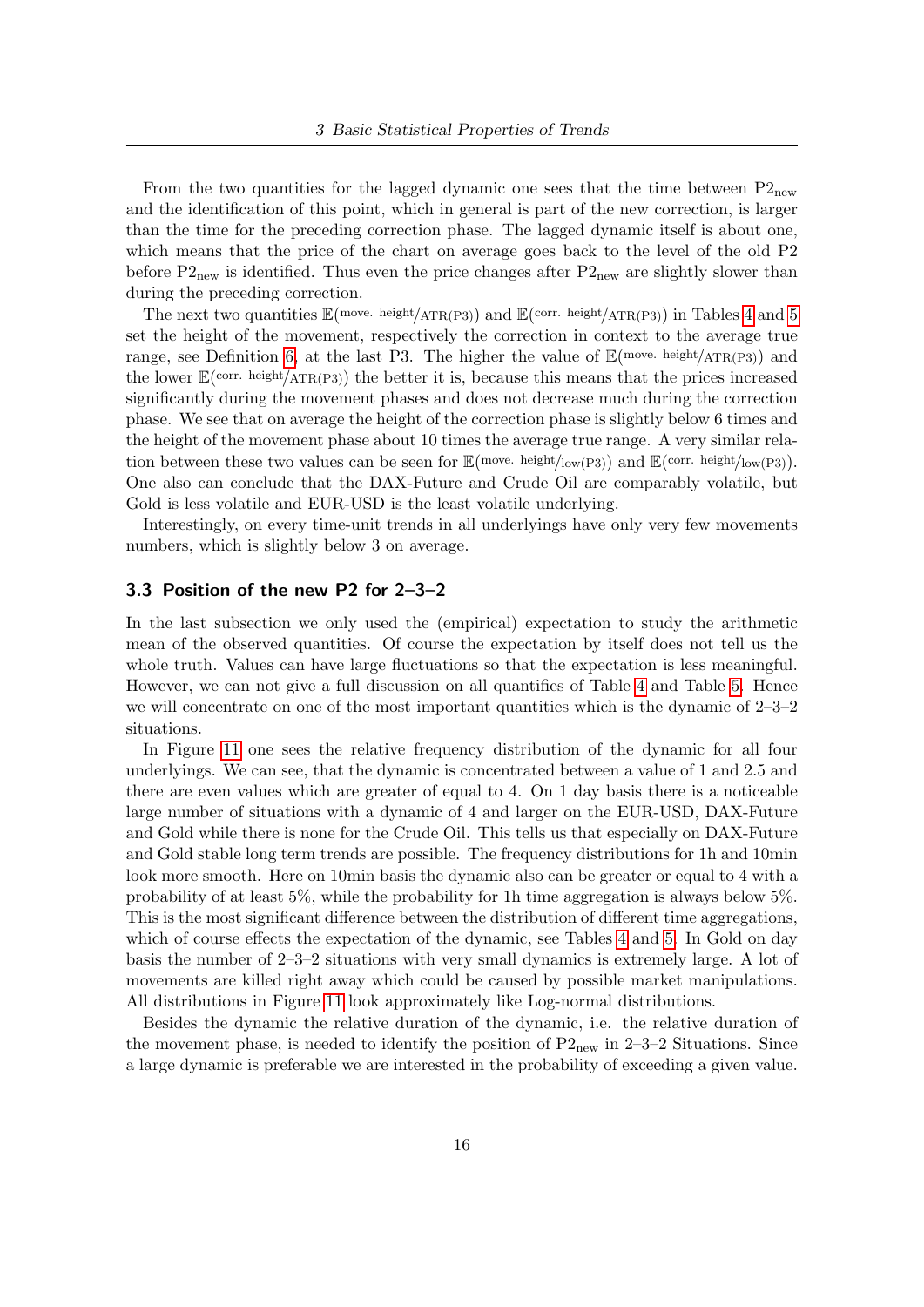| underlying                                                         | EUR-USD         |                 |                   | DAX-Future        |                 |                   |  |
|--------------------------------------------------------------------|-----------------|-----------------|-------------------|-------------------|-----------------|-------------------|--|
| time-unit                                                          | $\overline{1d}$ | $\overline{1}h$ | 10 <sub>min</sub> | 1 <sub>d</sub>    | $\overline{1h}$ | 10 <sub>min</sub> |  |
| period of time                                                     | 15.07.85        | 14.07.09        | 03.01.11          | 02.08.93          | 17.12.99        | 03.01.11          |  |
| from $\ldots$ to $\ldots$                                          | 25.01.13        | 25.01.13        | 25.01.13          | 25.01.13          | 25.01.13        | 25.01.13          |  |
| number of candles                                                  | 7151            | 21964           | 77235             | 4939              | 42622           | 44329             |  |
| number of trends                                                   | 33              | $59\,$          | 299               | 18                | 93              | 286               |  |
| $\#(1-2-3)$                                                        | 44              | 42              | 206               | 16                | 83              | 206               |  |
| probability of<br>activate a trend                                 | 0.39            | 0.50            | 0.52              | 0.62              | 0.55            | 0.49              |  |
| $\mathbb{E}(R_{1-2-3, \text{ATR}})$                                | 3.53            | 5.20            | 4.47              | $\overline{4.24}$ | 6.62            | 3.67              |  |
| $\mathbb{E}(G_{1-2-3,\mathrm{ATR}})$                               | 3.43            | 4.80            | 3.87              | 3.00              | 5.37            | $\overline{3.28}$ |  |
| $\mathbb{E}(R_{1-2-3,\%})$                                         | 0.58            | 0.56            | 0.58              | 0.62              | 0.61            | 0.57              |  |
| $\mathbb{E}(\frac{\text{corr. height}}{\text{ini. move. height}})$ | 0.69            | 0.76            | 0.70              | 0.64              | 0.73            | 0.73              |  |
| $\#(3-2-3)$                                                        | $\overline{25}$ | 27              | 95                | 14                | 51              | 103               |  |
| probability pass P2<br>after a $3-2-3$                             | 0.60            | 0.52            | 0.40              | 0.50              | 0.65            | 0.39              |  |
| $\mathbb{E}(R_{3-2-3, \text{ATR}})$                                | 4.45            | 5.99            | 4.36              | 4.71              | 6.90            | 3.63              |  |
| $\overline{\mathbb{E}(G_{3-2-3,\mathrm{ATR}})}$                    | 3.03            | 4.01            | 3.71              | 4.17              | 4.80            | $\overline{3.83}$ |  |
| $\overline{\mathbb{E}(R_{3-2-3,\%})}$                              | $\rm 0.62$      | 0.63            | $0.57\,$          | 0.60              | 0.65            | $0.54\,$          |  |
| $\mathbb{E}(\frac{\text{corr. height}}{\text{move. height}})$      | 0.68            | 0.74            | 0.72              | 0.74              | 0.77            | 0.76              |  |
| $\#(2-3-2)$                                                        | 69              | 104             | 472               | $\overline{32}$   | 187             | 495               |  |
| probability pass P2<br>after a $2-3-2$                             | $0.52\,$        | 0.43            | 0.37              | 0.44              | 0.50            | 0.42              |  |
| $\overline{\mathbb{E}(\text{rel. dur. of break})}$                 | 2.38            | 1.35            | $\overline{2.02}$ | 1.73              | 1.30            | 2.42              |  |
| $\mathbb{E}(\text{rel.} \text{dur.} \text{of } \text{dyn.})$       | 4.39            | 2.98            | 4.28              | 4.51              | 2.87            | 4.46              |  |
| $\mathbb{E}$ (dynamic)                                             | 2.18            | 1.82            | 1.88              | $2.15\,$          | 1.75            | $2.09\,$          |  |
| $\mathbb{E}(\text{rel.} \text{ dur.} \text{ of})$<br>lag. dyn.)    | 5.61            | 4.32            | 5.87              | 5.42              | 3.71            | 5.90              |  |
| $\mathbb{E}$ (lag. dynamic)                                        | 1.36            | 1.08            | 0.97              | 1.36              | 0.99            | 1.16              |  |
| $\mathbb{E}(\frac{\text{move. height}}{\text{ATR(P3)}})$           | 9.88            | 12.22           | 9.66              | 11.83             | 13.66           | 8.34              |  |
| $\mathbb{E}(\frac{\text{corr. height}}{\text{ATR(P3)}})$           | 4.73            | 7.03            | 5.47              | $5.75\,$          | 7.85            | 4.43              |  |
| $\mathbb{E}(\frac{\text{move. height}}{\sqrt{R}})$<br>low(P3)      | 0.0873          | 0.0242          | 0.0079            | 0.2311            | 0.0778          | 0.0179            |  |
| $\mathbb{E}(\frac{\text{corr. height}}{\text{low}(P3)})$           | 0.0437          | 0.0141          | 0.0045            | 0.1186            | 0.0455          | 0.0096            |  |
| $\mathbb{E}$ (number of<br>movements)                              | 3.09            | 2.76            | $2.58\,$          | 2.78              | 3.01            | 2.73              |  |

Table 4: Some quality criteria for EUR-USD and DAX-Future with different aggregations.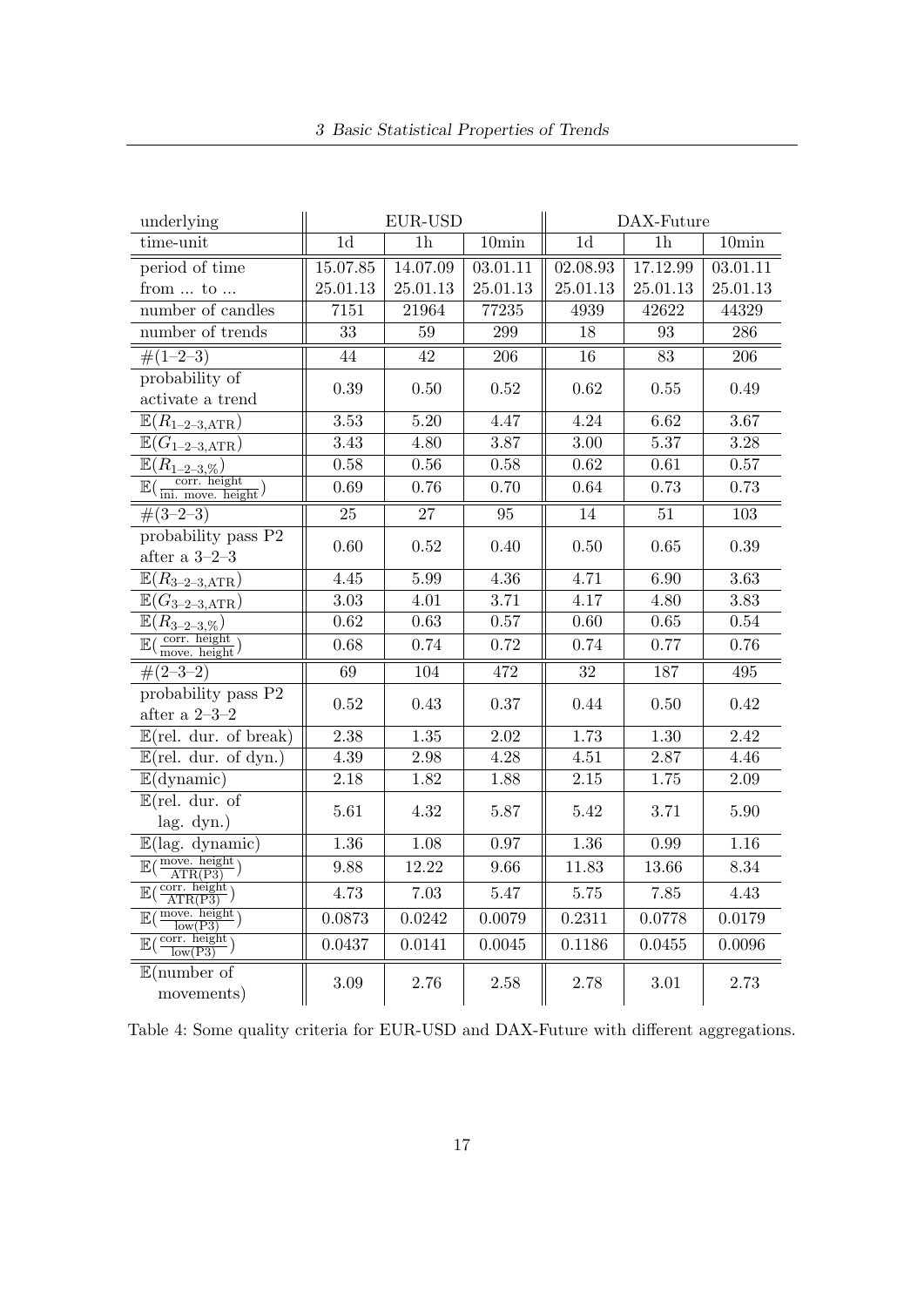| underlying                                                         |                   | Gold              |                   |                   | Crude Oil         |                   |  |
|--------------------------------------------------------------------|-------------------|-------------------|-------------------|-------------------|-------------------|-------------------|--|
| time-unit                                                          | 1 <sub>d</sub>    | $\overline{1h}$   | 10min             | 1 <sub>d</sub>    | $\overline{1h}$   | 10 <sub>min</sub> |  |
| period of time                                                     | 14.09.90          | 11.07.05          | 03.01.11          | 14.09.90          | 29.11.04          | 03.01.11          |  |
| from $\ldots$ to $\ldots$                                          | 25.01.13          | 25.01.13          | 25.01.13          | 25.01.13          | 25.01.13          | 25.01.13          |  |
| number of candles                                                  | 5632              | 42901             | 74356             | 5622              | 44907             | 74310             |  |
| number of trends                                                   | 33                | 136               | 258               | $20\,$            | 170               | 458               |  |
| $\#(1-2-3)$                                                        | 44                | 122               | 198               | 25                | 142               | 453               |  |
| probability of<br>activate a trend                                 | 0.43              | 0.46              | 0.42              | 0.28              | 0.49              | 0.48              |  |
| $\mathbb{E}(R_{1-2-3, \text{ATR}})$                                | 3.56              | 4.94              | 4.36              | $\overline{4.52}$ | 5.39              | 3.23              |  |
| $\mathbb{E}(G_{1-2-3,\mathrm{ATR}})$                               | 3.66              | $\overline{5.15}$ | 4.25              | 3.79              | 4.16              | 3.47              |  |
| $\mathbb{E}(R_{1-2-3,\%})$                                         | 0.53              | 0.53              | 0.56              | 0.59              | 0.60              | 0.54              |  |
| $\mathbb{E}(\frac{\text{corr. height}}{\text{ini. move. height}})$ | 0.71              | 0.72              | 0.68              | 0.71              | 0.75              | 0.66              |  |
| $\#(3-2-3)$                                                        | $\overline{20}$   | 61                | 114               | 12                | 73                | $\overline{163}$  |  |
| probability pass P2<br>after a 3–2–3 $\,$                          | 0.40              | 0.43              | 0.44              | 0.58              | 0.44              | 0.28              |  |
| $\mathbb{E}(R_{3-2-3, \mathrm{ATR}})$                              | 4.50              | 5.08              | 4.93              | 4.55              | 5.32              | 3.52              |  |
| $\mathbb{E}(G_{3-2-3,\mathrm{ATR}})$                               | $\overline{3.42}$ | 5.37              | 4.82              | 3.65              | $\overline{4.28}$ | 4.39              |  |
| $\overline{\mathbb{E}}(R_{3-2-3,\%})$                              | 0.60              | $0.54\,$          | 0.55              | $0.60\,$          | $0.61\,$          | $0.49\,$          |  |
| $\mathbb{E}(\frac{\text{corr. height}}{\text{move. height}})$      | 0.75              | 0.75              | 0.69              | 0.76              | 0.73              | 0.67              |  |
| $\#(2-3-2)$                                                        | 61                | 252               | 435               | 38                | 302               | 720               |  |
| probability pass P2<br>after a $2-3-2$                             | 0.46              | 0.46              | 0.41              | 0.47              | 0.44              | $0.36\,$          |  |
| $\overline{\mathbb{E}(\text{rel. dur. of break})}$                 | $\overline{1.52}$ | 2.54              | $\overline{3.60}$ | 1.66              | $\overline{2.90}$ | 2.97              |  |
| $\mathbb{E}(\text{rel.} \text{dur.} \text{of } \text{dyn.})$       | 3.21              | 4.21              | 5.35              | 3.14              | 5.27              | 4.59              |  |
| $\mathbb{E}$ (dynamic)                                             | 2.07              | 1.86              | 2.02              | 1.81              | 1.77              | $2.06\,$          |  |
| $\mathbb{E}(\text{rel.} \text{ dur.} \text{ of})$<br>lag. dyn.)    | 4.41              | 5.63              | 7.12              | 4.33              | 6.69              | 6.05              |  |
| $\overline{\mathbb{E}(\text{lag. dynamic})}$                       | $\overline{1.15}$ | $\overline{1.09}$ | 1.06              | 0.90              | 0.98              | 1.09              |  |
| $\mathbb{E}(\frac{\text{move. height}}{\text{ATR(P3)}})$           | 9.71              | 11.96             | 11.63             | 10.34             | 10.81             | 9.03              |  |
| $\mathbb{E}(\frac{\text{corr. height}}{\text{ATR(P3)}})$           | 5.23              | 6.63              | 6.15              | 5.77              | 6.35              | 4.66              |  |
| $\mathbb{E}(\frac{\text{move. height}}{\sqrt{2\pi}})$<br>low(P3)   | 0.1209            | 0.0431            | 0.0143            | 0.3026            | 0.0655            | 0.0173            |  |
| $\mathbb{E}(\frac{\text{corr. height}}{\text{low}(P3)})$           | 0.0649            | 0.0240            | 0.0076            | 0.1733            | 0.0383            | 0.0091            |  |
| $\mathbb{E}$ (number of<br>movements)                              | 2.85              | 2.85              | 2.69              | 2.90              | 2.78              | 2.57              |  |

Table 5: Some quality criteria for Gold and Crude Oil with different aggregations.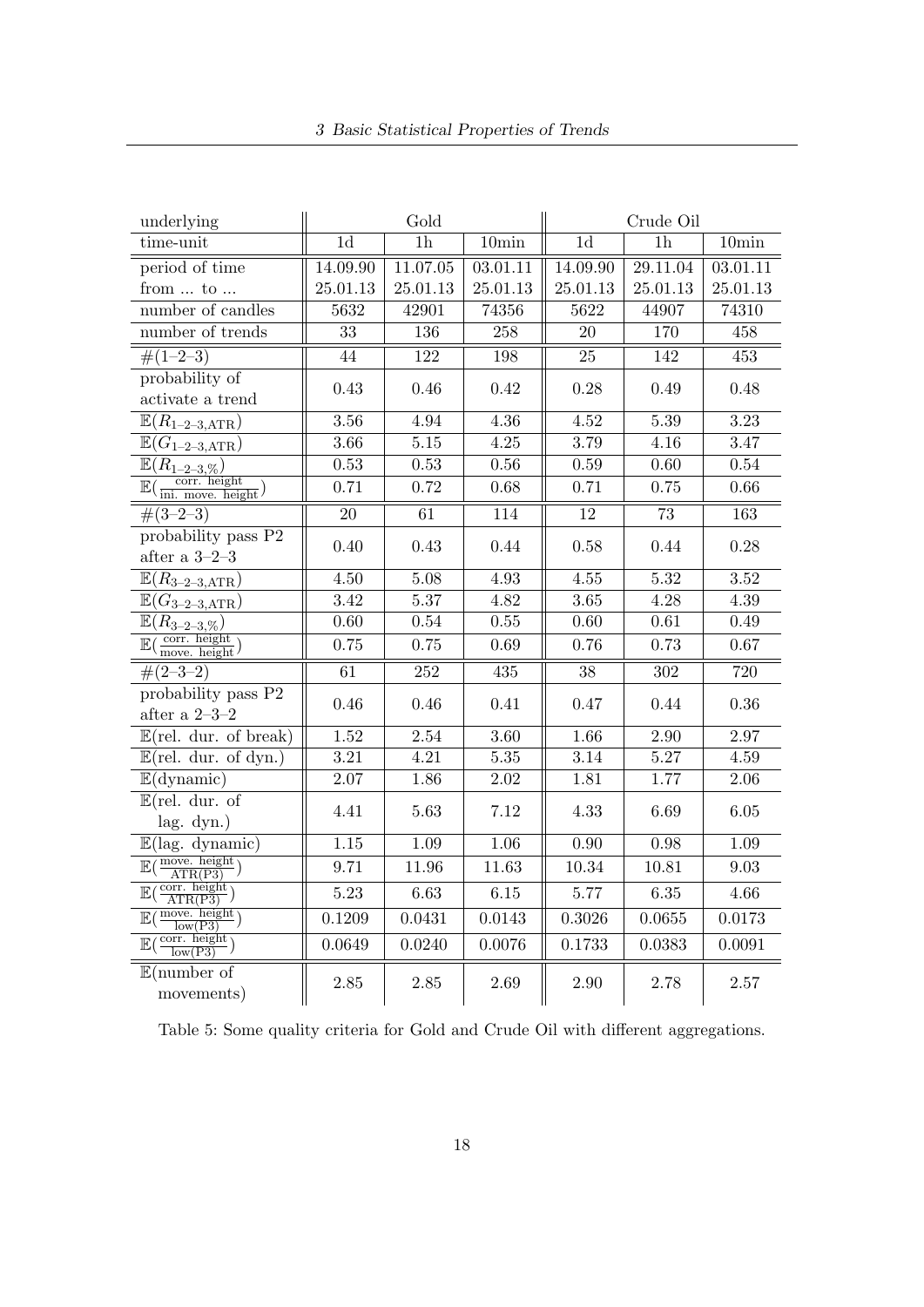

Figure 11: Frequency distribution of the dynamics, i.e. the relative positions of  $P2<sub>new</sub>$  in a situation of type 2–3–2 of Definition [6.](#page--1-31)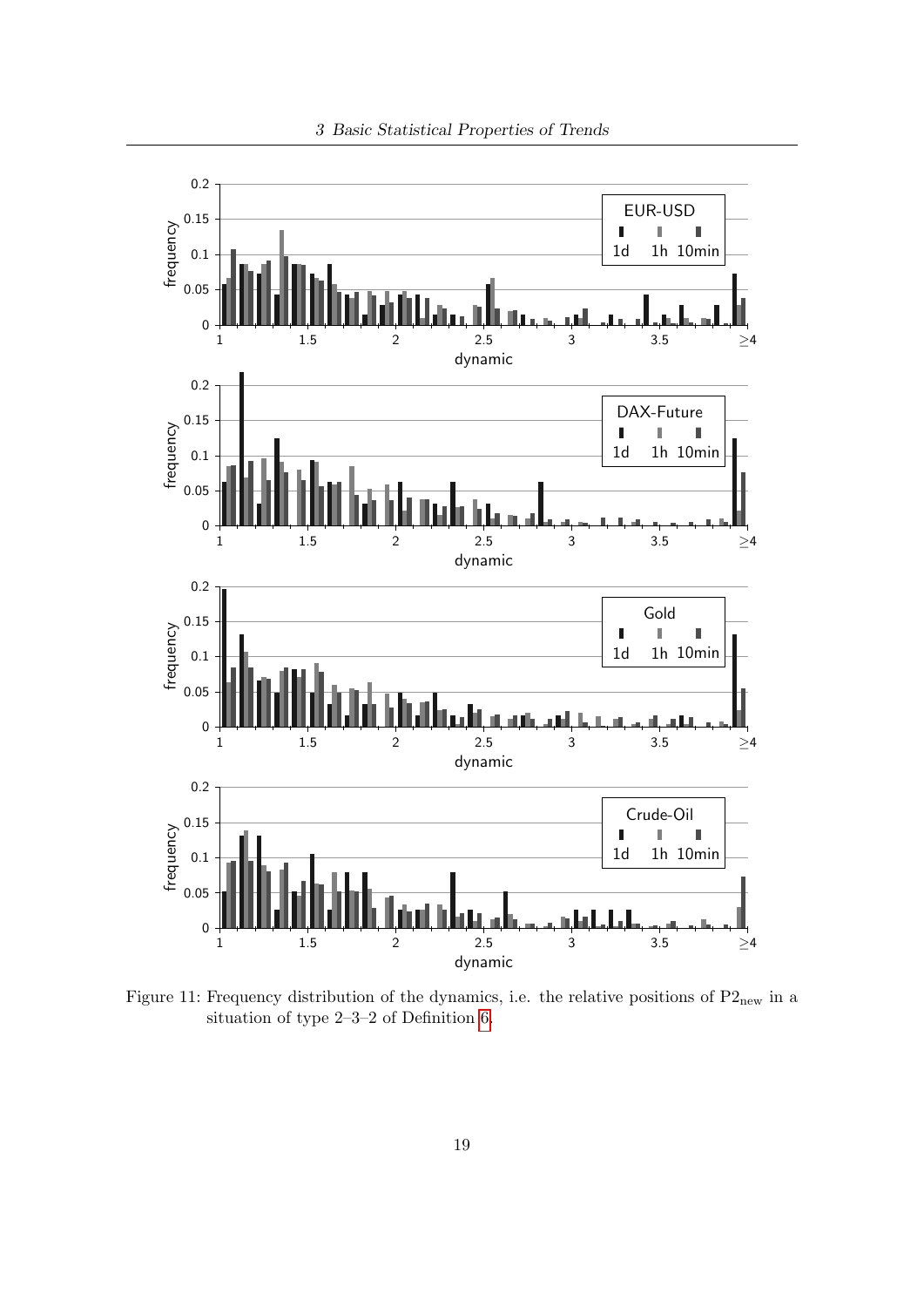We therefore do not use the cumulative distribution function in the classical sense, but we use the probability of a position of the new P2 which has a dynamic and a relative duration of dynamic larger than given values, i.e. we use

$$
\tilde{F}(x, y) := \mathbb{P}(\text{rel. duration of dyn.} \ge x, \text{ dynamic } \ge y)
$$
\n(3)

for  $x \geq 0$  and  $y \geq 1$ . From Tables [4](#page--1-35) and 5 we directly get the expectation of this two dimensional distribution, which is defined by the expectations of each component, i.e.

$$
\mathbb{E}\left(\begin{bmatrix} \text{rel. duration of dyn.} \\ \text{dynamic} \end{bmatrix}\right) := \begin{bmatrix} \mathbb{E}(\text{rel. duration of dyn.}) \\ \mathbb{E}(\text{dynamic}) \end{bmatrix},\tag{4}
$$

see e.g. [\[8,](#page--1-36) Definition 3.3]. Analogously one can define the expectations for  $P2_{break}$  and the identification of  $P2_{\text{new}}$  by

$$
\mathbb{E}\left(\begin{bmatrix} \text{rel. dur. of break} \\ \text{``dynamic of break''} \end{bmatrix}\right) := \begin{bmatrix} \mathbb{E}(\text{rel. dur. of break}) \\ 1 \end{bmatrix}
$$
(5)

and 
$$
\mathbb{E}\left(\begin{bmatrix} \text{rel. dur. of lag. dyn.} \\ \text{lag. dynamic} \end{bmatrix}\right) := \begin{bmatrix} \mathbb{E}(\text{rel. dur. of lag. dyn.}) \\ \mathbb{E}(\text{lag. dynamic}) \end{bmatrix}.
$$
 (6)

In Figures [12–](#page--1-35)15 the reversed cumulative distribution function from [\(3\)](#page--1-37) is plotted for the EUR-USD, DAX-Future, Gold and Crude Oil, respectively, for all three time aggregations. The shape looks quite similar for all these functions. One clearly sees that the probability of a long duration of the movement phase is much higher than the probability of a high move. Another observation is that the velocities of the price value on average are roughly the same for the move from P3 to  $P2_{break}$  and from  $P2_{break}$  to  $P2_{new}$ . This means that the whole movement is slow compared to the correction phase.

## 4 Conclusions

To identify a trend the strict trend definition from Dow has been used. The relevant extrema of the chart were found by the "Markttechnik Plugin" of SMP Financial Engineering GmbH with the MACD as SAR process. Except for the timescale we always used the default parameter settings of the plugin and did not need any optimization. We only set the timescale appropriate to match the dominant wavelength, which we obtained from the time shift with the highest autocorrelation of the price chart. We then saw many different results for trends on four different underlyings. One important observation is that the movement phase is relatively slow in comparison with the correction. We also see some side effects from the efficient-market hypothesis: We saw that the gain  $G_{1-2-3, \%}$  and  $G_{3-2-3, \%}$  is roughly at 50% and the probability of getting this gain, i.e. of reaching the last P2, is also about 50%. Improvements of these results could be appropriate selections of high potential situations. This could be done by filters and the use of nested trends.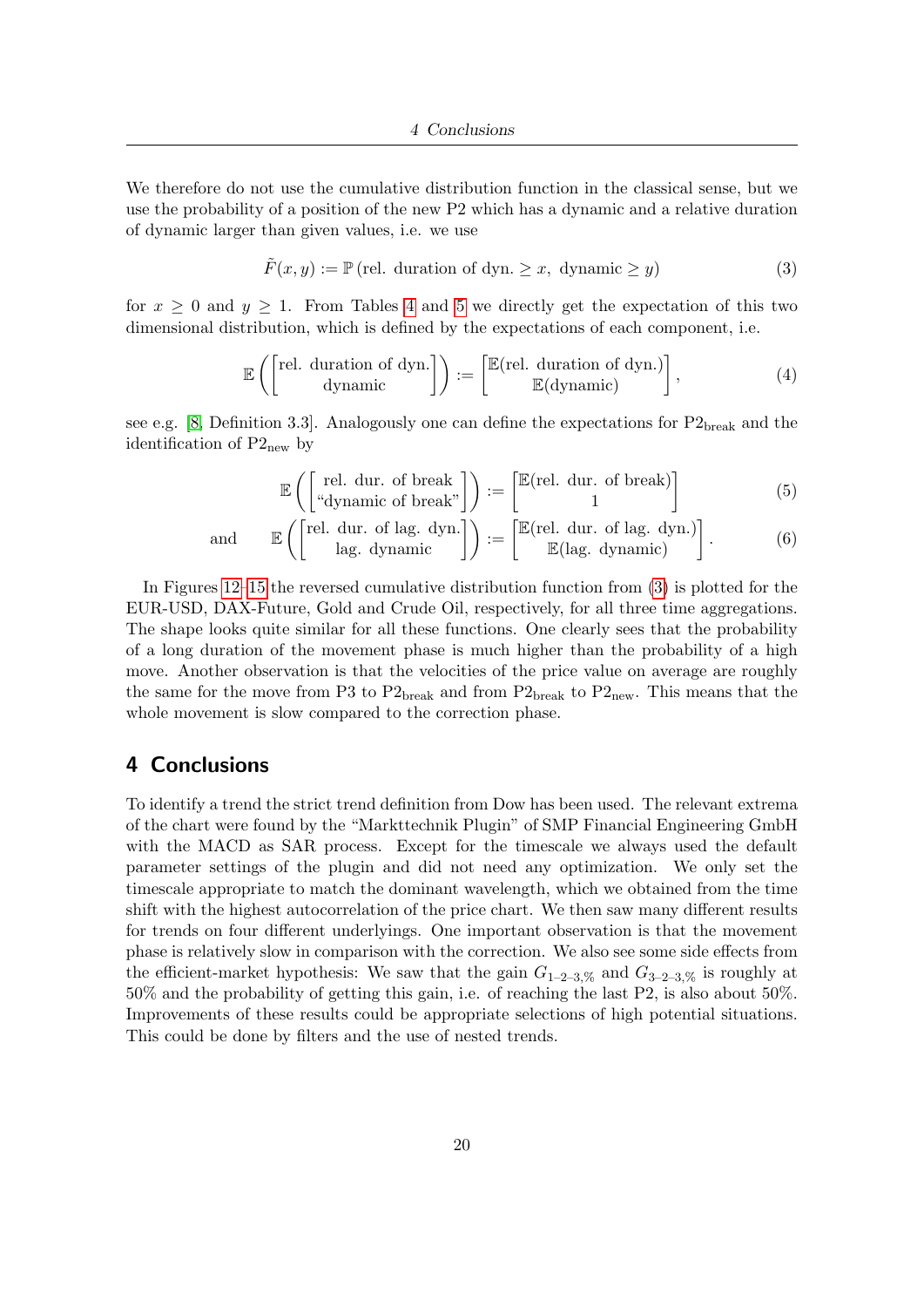

Figure 12: EUR-USD: The reversed cumulative distribution function  $\tilde{F}(x, y)$  from [\(3\)](#page--1-37) is plotted and the expectations from  $(4)$ ,  $(5)$  and  $(6)$  are marked. The aggregation is 1 day, 1 hour and 10 minutes from top to bottom.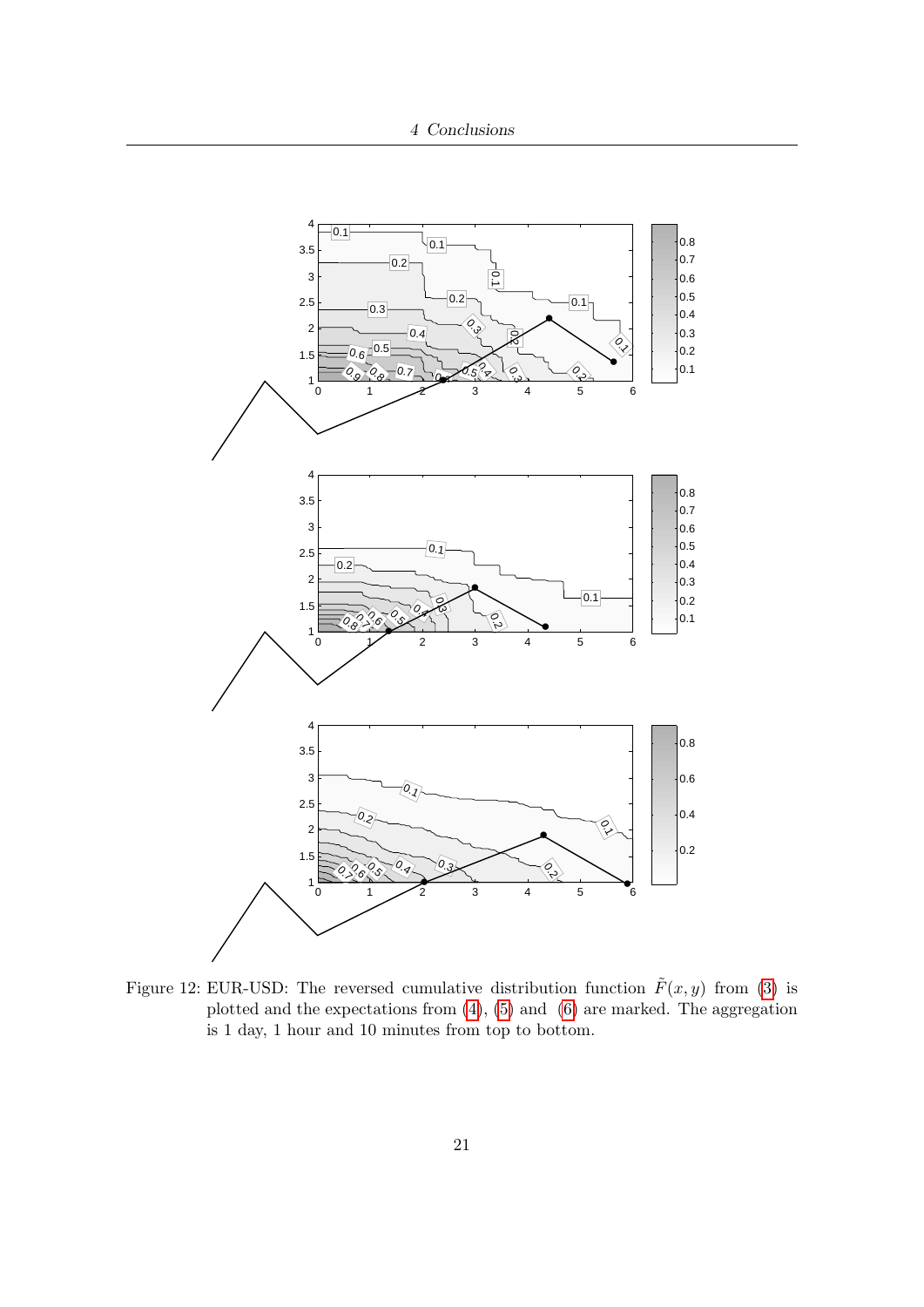

Figure 13: DAX-Future: The reversed cumulative distribution function  $\tilde{F}(x, y)$  from [\(3\)](#page--1-37) is plotted and the expectations from  $(4)$ ,  $(5)$  and  $(6)$  are marked. The aggregation is 1 day, 1 hour and 10 minutes from top to bottom.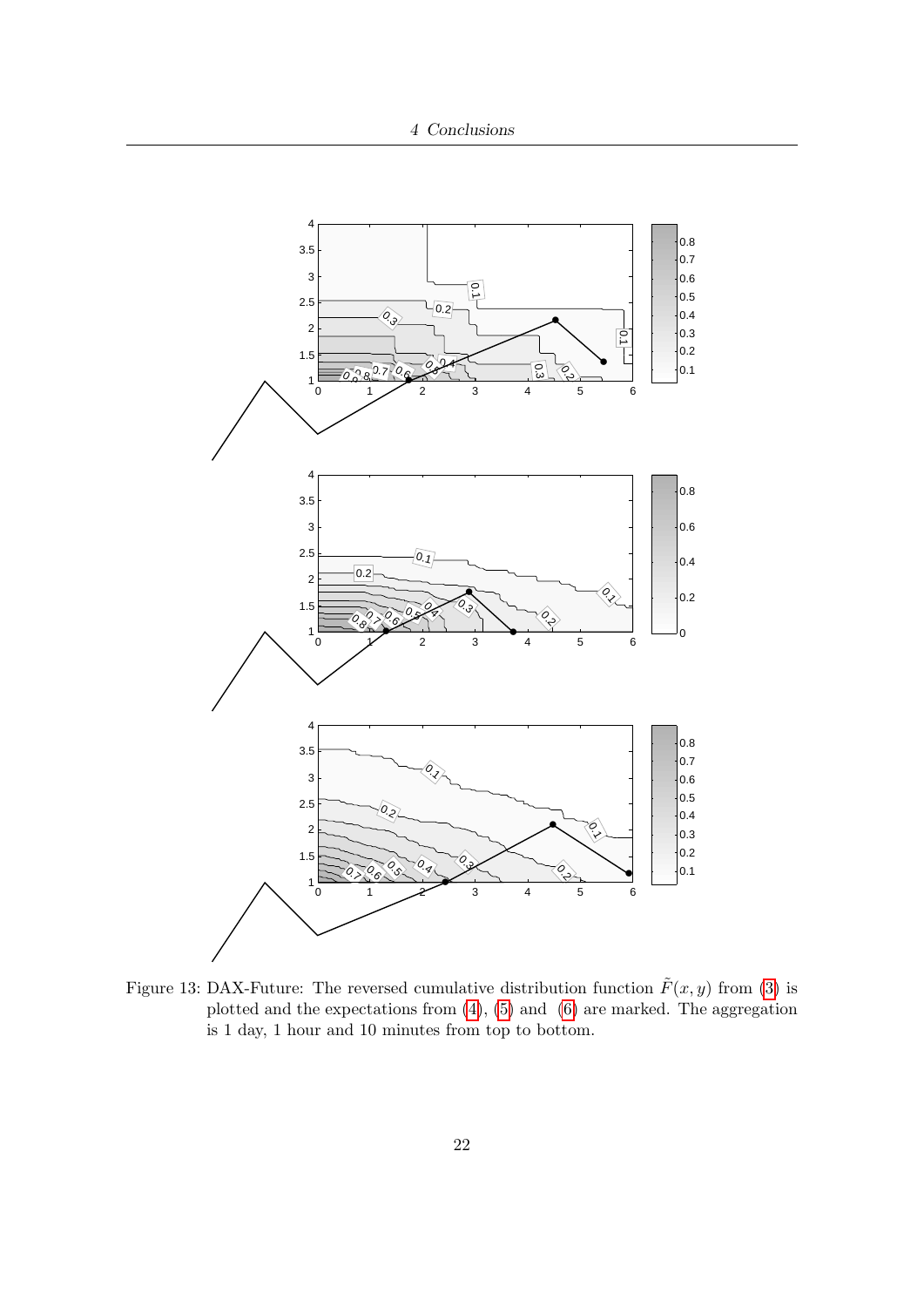

Figure 14: Gold: The reversed cumulative distribution function  $\tilde{F}(x, y)$  from [\(3\)](#page--1-37) is plotted and the expectations from  $(4)$ ,  $(5)$  and  $(6)$  are marked. The aggregation is 1 day, 1 hour and 10 minutes from top to bottom.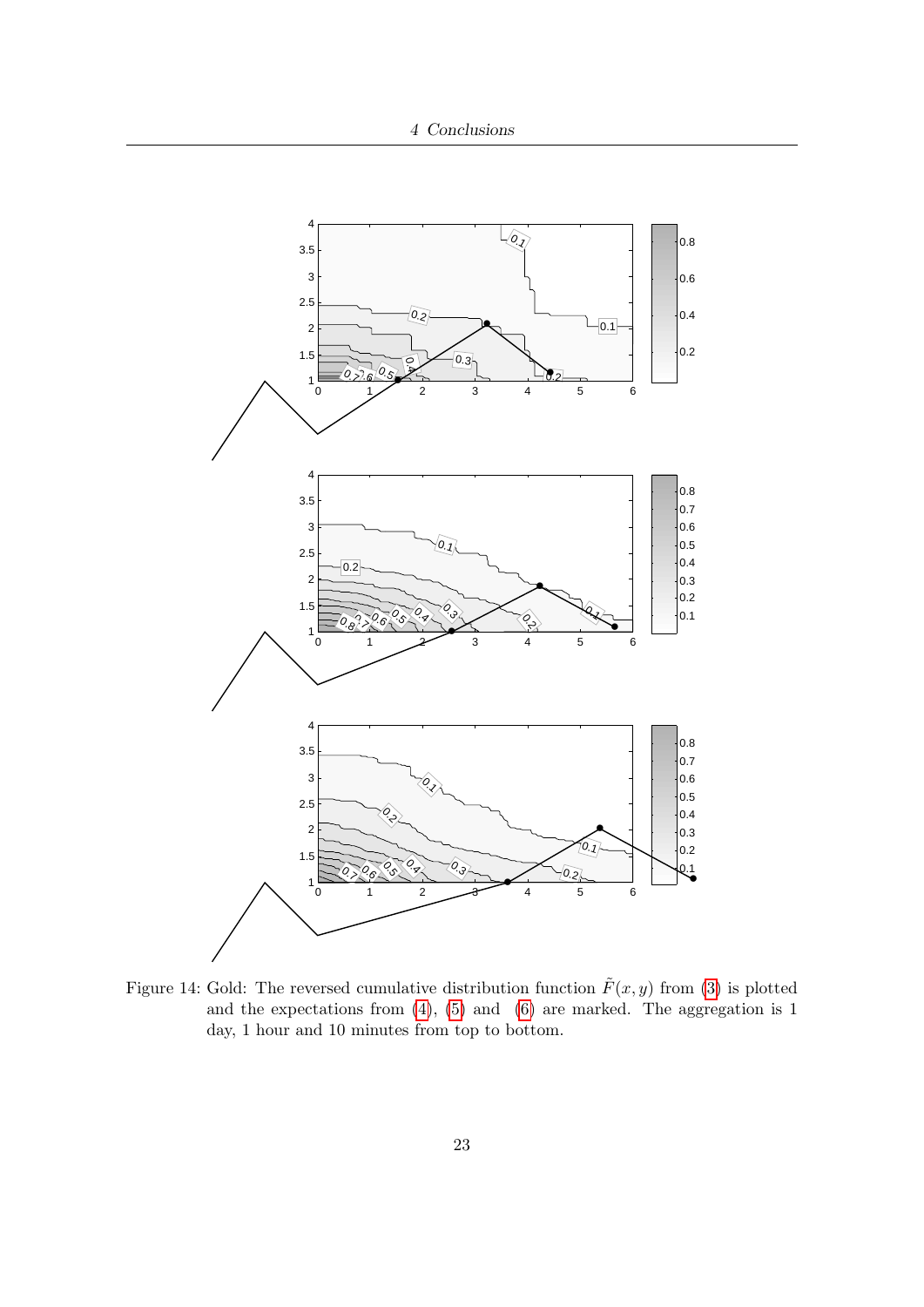

Figure 15: Crude Oil: The reversed cumulative distribution function  $\tilde{F}(x, y)$  from [\(3\)](#page--1-37) is plotted and the expectations from  $(4)$ ,  $(5)$  and  $(6)$  are marked. The aggregation is 1 day, 1 hour and 10 minutes from top to bottom.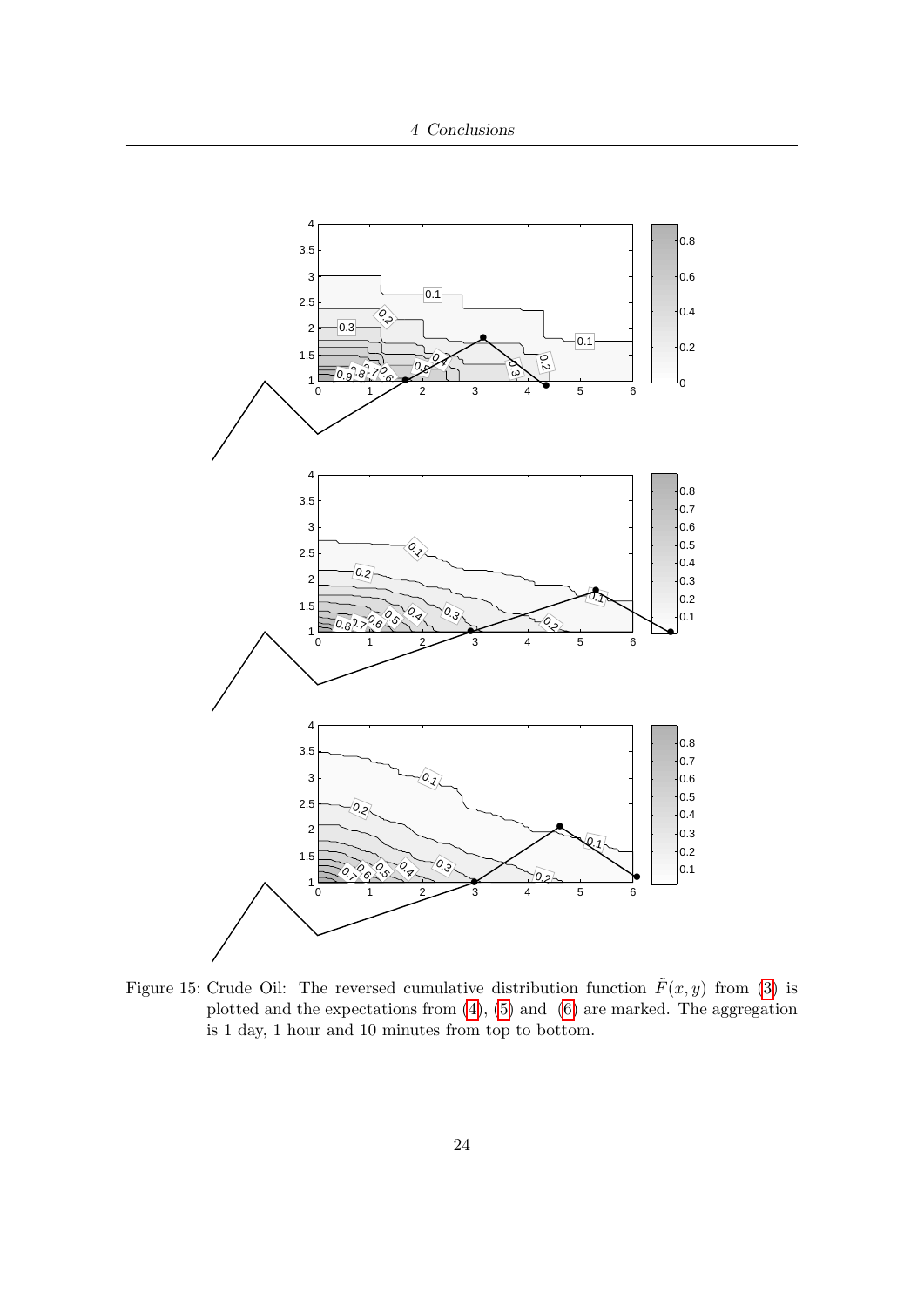## **References**

- [1] CENE, E.: *Professioneller Börsenhandel*. FinanzBuch Verlag, München, 2011.
- [2] CHANDE, T. S. and S. KROLL: The New Technical Trader. John Wiley & Sons, Hoboken, 1994.
- [3] DÜRSCHNER, M. G.: Technische Analyse mit EMD. Wiley, Hoboken, New Jersey, 2013.
- [4] Heckmann, T.: Markttechnische Handelssysteme, quantitative Kursmuster und saisonale Kursanomalien. Eul Verlag, Lohmar, 2009.
- [5] Huang, N. E., Z. Shen, S. R. Long, M. C. Wu, H. H. Shih, Q. Zheng, N.-C. YEN, C. C. TUNG and H. H. LIU: The empirical mode decomposition and the Hilbert spectrum for nonlinear and non-stationary time series analysis. Proceedings of the Royal Society of London, 454(1971):903–995, 1998.
- [6] Maier-Paape, S.: Automatic One Two Three. Quantitative Finance, resubmitted. <http://www.smp-fe.de> or <http://www.vtad.de/forschungsarbeiten>.
- [7] MEYBERG, K. and P. VACHENAUER: Höhere Mathematik 2. Springer, Heidelberg, 2006.
- [8] Mittelhammer, R. C.: Mathematical Statistics for Economics and Business. Springer, Heidelberg, 1999.
- [9] Poulos, E. M.: Of Trends And Random Walks. Technical analysis of Stocks & Commodities, 9(2):49–52, 1991.
- [10] Voigt, M.: Das große Buch der Markttechnik. FinanzBuch Verlag, M¨unchen, 7. edition, 2010.
- [11] Wilder, W. J.: New Concepts in Technical Trading Systems. Trend Research, McLeansville, North Carolina, 1978.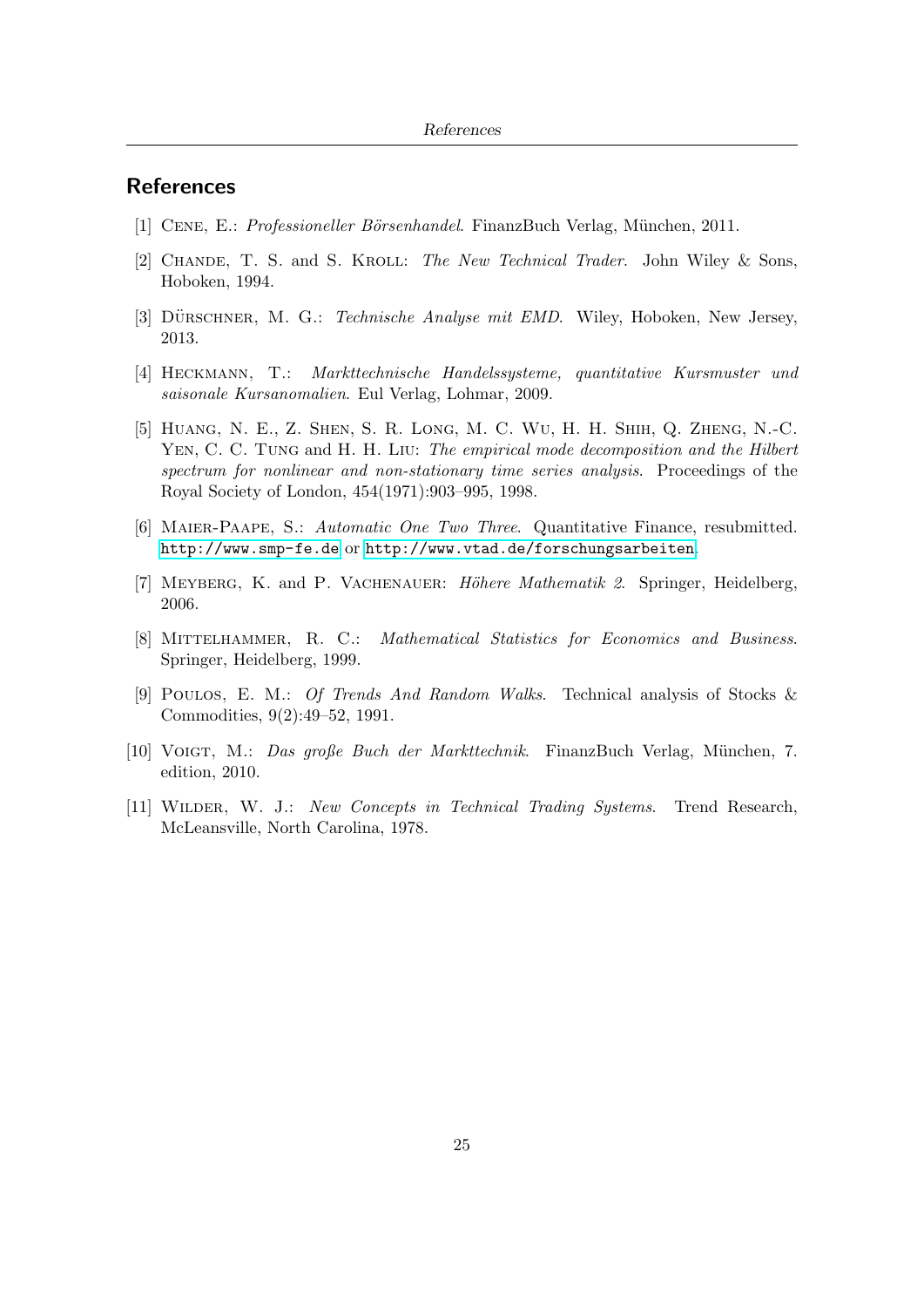## Reports des Instituts für Mathematik der RWTH Aachen

- [1] Bemelmans J.: Die Vorlesung "Figur und Rotation der Himmelskörper" von F. Hausdorff, WS 1895/96, Universität Leipzig, S 20, März 2005
- [2] Wagner A.: *Optimal Shape Problems for Eigenvalues*, S 30, März 2005
- [3] Hildebrandt S. and von der Mosel H.: Conformal representation of surfaces, and Plateau's problem for Cartan functionals, S 43, Juli 2005
- [4] Reiter P.: All curves in a C<sup>1</sup>-neighbourhood of a given embedded curve are isotopic, S 8, Oktober 2005
- [5] Maier-Paape S., Mischaikow K. and Wanner T.: Structure of the Attractor of the Cahn-Hilliard Equation, S 68, Oktober 2005
- [6] Strzelecki P. and von der Mosel H.: On rectifiable curves with  $L^p$  bounds on global curvature: Self-avoidance, regularity, and minimizing knots, S 35, Dezember 2005
- [7] Bandle C. and Wagner A.: Optimization problems for weighted Sobolev constants, S 23, Dezember 2005
- [8] Bandle C. and Wagner A.: Sobolev Constants in Disconnected Domains, S 9, Januar 2006
- [9] McKenna P.J. and Reichel W.: A priori bounds for semilinear equations and a new class of critical exponents for Lipschitz domains, S 25, Mai 2006
- [10] Bandle C., Below J. v. and Reichel W.: Positivity and anti-maximum principles for elliptic operators with mixed boundary conditions, S 32, Mai 2006
- [11] Kyed M.: Travelling Wave Solutions of the Heat Equation in Three Dimensional Cylinders with Non-Linear Dissipation on the Boundary, S 24, Juli 2006
- [12] Blatt S. and Reiter P.: Does Finite Knot Energy Lead To Differentiability?, S 30, September 2006
- [13] Grunau H.-C., Ould Ahmedou M. and Reichel W.: The Paneitz equation in hyperbolic space, S 22, September 2006
- [14] Maier-Paape S., Miller U.,Mischaikow K. and Wanner T.: Rigorous Numerics for the Cahn-Hilliard Equation on the Unit Square, S 67, Oktober 2006
- [15] von der Mosel H. and Winklmann S.: On weakly harmonic maps from Finsler to Riemannian manifolds, S 43, November 2006
- [16] Hildebrandt S., Maddocks J. H. and von der Mosel H.: Obstacle problems for elastic rods, S 21, Januar 2007
- [17] Galdi P. Giovanni: Some Mathematical Properties of the Steady-State Navier-Stokes Problem Past a Three-Dimensional Obstacle, S 86, Mai 2007
- [18] Winter N.:  $W^{2,p}$  and  $W^{1,p}$ -estimates at the boundary for solutions of fully nonlinear, uniformly elliptic equations, S 34, Juli 2007
- [19] Strzelecki P., Szumańska M. and von der Mosel H.: A geometric curvature double integral of Menger type for space curves, S 20, September 2007
- [20] Bandle C. and Wagner A.: Optimization problems for an energy functional with mass constraint revisited, S 20, März 2008
- [21] Reiter P., Felix D., von der Mosel H. and Alt W.: Energetics and dynamics of global integrals modeling interaction between stiff filaments, S 38, April 2008
- [22] Belloni M. and Wagner A.: The ∞ Eigenvalue Problem from a Variational Point of View, S 18, Mai 2008
- [23] Galdi P. Giovanni and Kyed M.: Steady Flow of a Navier-Stokes Liquid Past an Elastic Body, S 28, Mai 2008
- [24] Hildebrandt S. and von der Mosel H.: Conformal mapping of multiply connected Riemann domains by a variational approach, S 50, Juli 2008
- [25] Blatt S.: On the Blow-Up Limit for the Radially Symmetric Willmore Flow, S 23, Juli 2008
- [26] Müller F. and Schikorra A.: Boundary regularity via Uhlenbeck-Rivière decomposition, S 20, Juli 2008
- [27] Blatt S.: A Lower Bound for the Gromov Distortion of Knotted Submanifolds, S 26, August 2008
- [28] Blatt S.: Chord-Arc Constants for Submanifolds of Arbitrary Codimension, S 35, November 2008
- [29] Strzelecki P., Szumańska M. and von der Mosel H.: Regularizing and self-avoidance effects of integral Menger curvature, S 33, November 2008
- [30] Gerlach H. and von der Mosel H.: Yin-Yang-Kurven lösen ein Packungsproblem, S 4, Dezember 2008
- [31] Buttazzo G. and Wagner A.: On some Rescaled Shape Optimization Problems, S 17, März 2009
- [32] Gerlach H. and von der Mosel H.: What are the longest ropes on the unit sphere?, S 50, März 2009
- [33] Schikorra A.: A Remark on Gauge Transformations and the Moving Frame Method, S 17, Juni 2009
- [34] Blatt S.: Note on Continuously Differentiable Isotopies, S 18, August 2009
- [35] Knappmann K.: Die zweite Gebietsvariation für die gebeulte Platte, S 29, Oktober 2009
- [36] Strzelecki P. and von der Mosel H.: Integral Menger curvature for surfaces, S 64, November 2009
- [37] Maier-Paape S., Imkeller P.: Investor Psychology Models, S 30, November 2009
- [38] Scholtes S.: Elastic Catenoids, S 23, Dezember 2009
- [39] Bemelmans J., Galdi G.P. and Kyed M.: On the Steady Motion of an Elastic Body Moving Freely in a Navier-Stokes Liquid under the Action of a Constant Body Force, S 67, Dezember 2009
- [40] Galdi G.P. and Kyed M.: Steady-State Navier-Stokes Flows Past a Rotating Body: Leray Solutions are Physically Reasonable, S 25, Dezember 2009